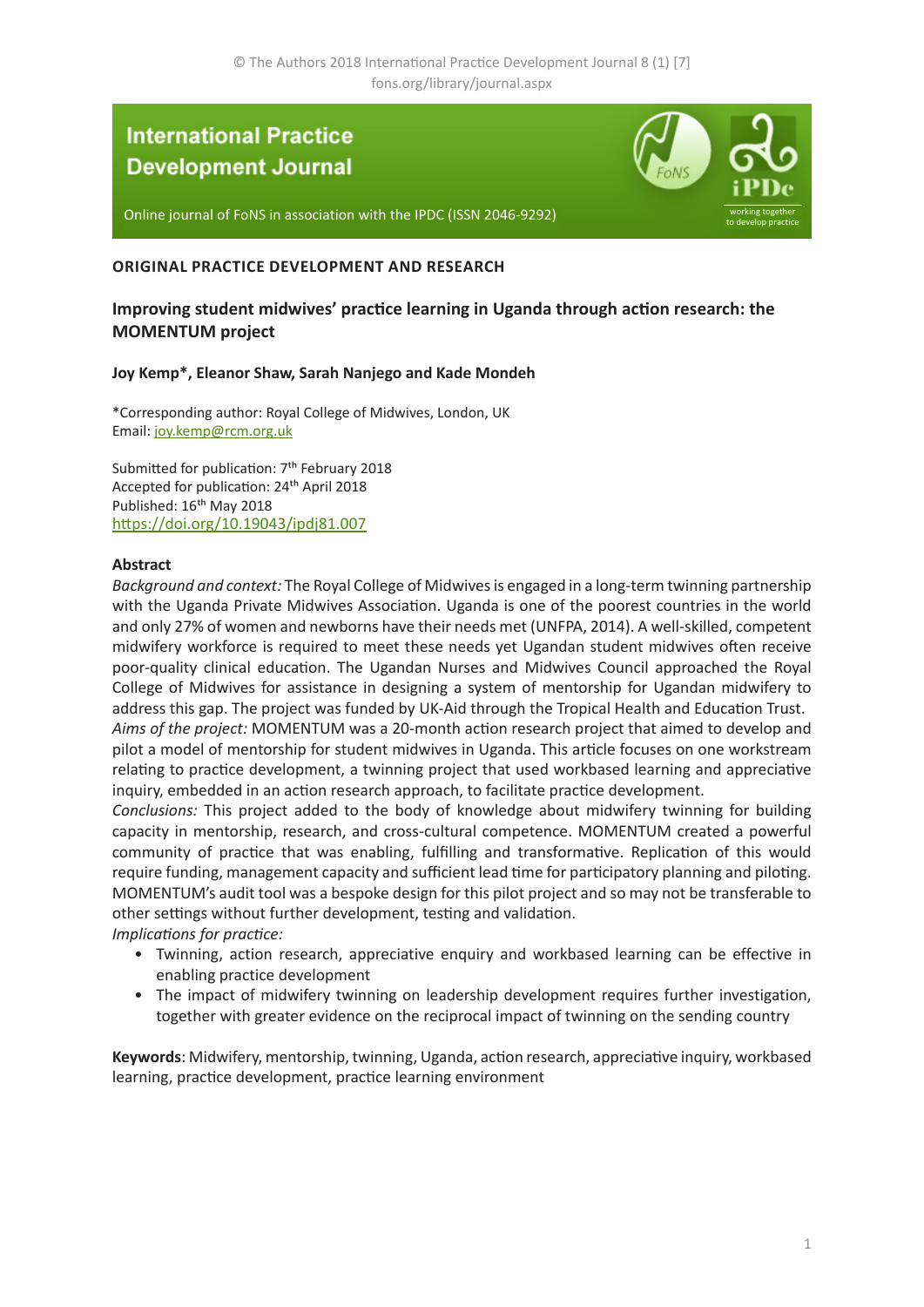# **Introduction**

# *Background to the project*

Uganda is one of the poorest countries in the world (Gregson, 2017) and is a multicultural society with 43 languages spoken (Simons and Fennig, 2017) and many different ethnic groups and religions (Ugandan Board of Statistics, 2016). Women of reproductive age make up 22% of the population and there is a high fertility rate of 5.9 (UNFPA, 2014). The most recent *State of the World's Midwifery* report (UNFPA, 2014) estimates that only 27% of sexual, reproductive, maternal and newborn healthcare needs are being met in Uganda, and also projects a 74% increase in the population by 2030, further increasing demand. A well-skilled, competent midwifery workforce is needed to meet these needs yet Ugandan student midwives often receive poor-quality clinical education and are not fit to practise at the point of qualification (Jackson, 2009; Ugandan Ministry of Education and Sports, 2010; Royal College of Midwives, 2015).

The Ugandan Nurses and Midwives Council (UNMC) identified mentorship as a potential strategy to address poor practice learning and approached the Royal College of Midwives (RCM) in 2015 for assistance in designing a system of mentorship for the country's midwifery. As a technical officer at the UNMC observed:

*'We have an issue that half-baked midwives come out of our training institutions… recent graduates could not get registered because they didn't meet the practice standards… but we didn't know what was wrong and how to put it right. Then we realised that the students had not been mentored in the rightful way'* (Kemp, 2017).

*'We had a belief that if we trained our mentors they would be able to bring out quality nurses and midwives'* (Adhikari and Nsubuga, 2017).

The RCM is engaged in a long-term twinning partnership with the Uganda Private Midwives Association (UPMA) and the partners had previously implemented the three-year Global Midwifery Twinning Project from 2012 to 2015 (Kemp and Shaw, 2015). Twinning is promoted by the International Confederation of Midwives (2014) to provide opportunities for peer support and peer mentoring, and to facilitate the sharing of ideas, skills and learning. Cadée et al. define twinning as:

*'A cross-cultural, reciprocal process where two groups of people work together to achieve joint goals'* (2016, p 1).

The RCM used its relationships with the Ugandan midwifery community to undertake a needs assessment from January to September 2015 (RCM, 2015a), which resulted in the design of the MOMENTUM project.

MOMENTUM was a 20-month health partnership project (Tropical Health and Education Trust, 2016) that aimed to develop and pilot a model of mentorship for student midwives in Uganda through action research (Kemp et al., 2018a). It was funded by UK-Aid through the Tropical Health and Education Trust (THET) and implemented by the RCM and the UPMA from 2015 to 2017. The project had three separate but related workstreams, to:

- Build the capacity of the UNMC to develop a national standard for mentorship (Kemp et al., 2018b)
- Work in partnership with Ugandan midwifery educators and education institutions to develop and pilot a workbased learning module to train midwives as mentors
- Improve selected practice learning sites

This article will focus on the third workstream of practice learning, as this relates to practice development (Canterbury Christ Church University, 2017). An overview of the project and details of other workstreams are published elsewhere (Kemp et al., 2018a,b).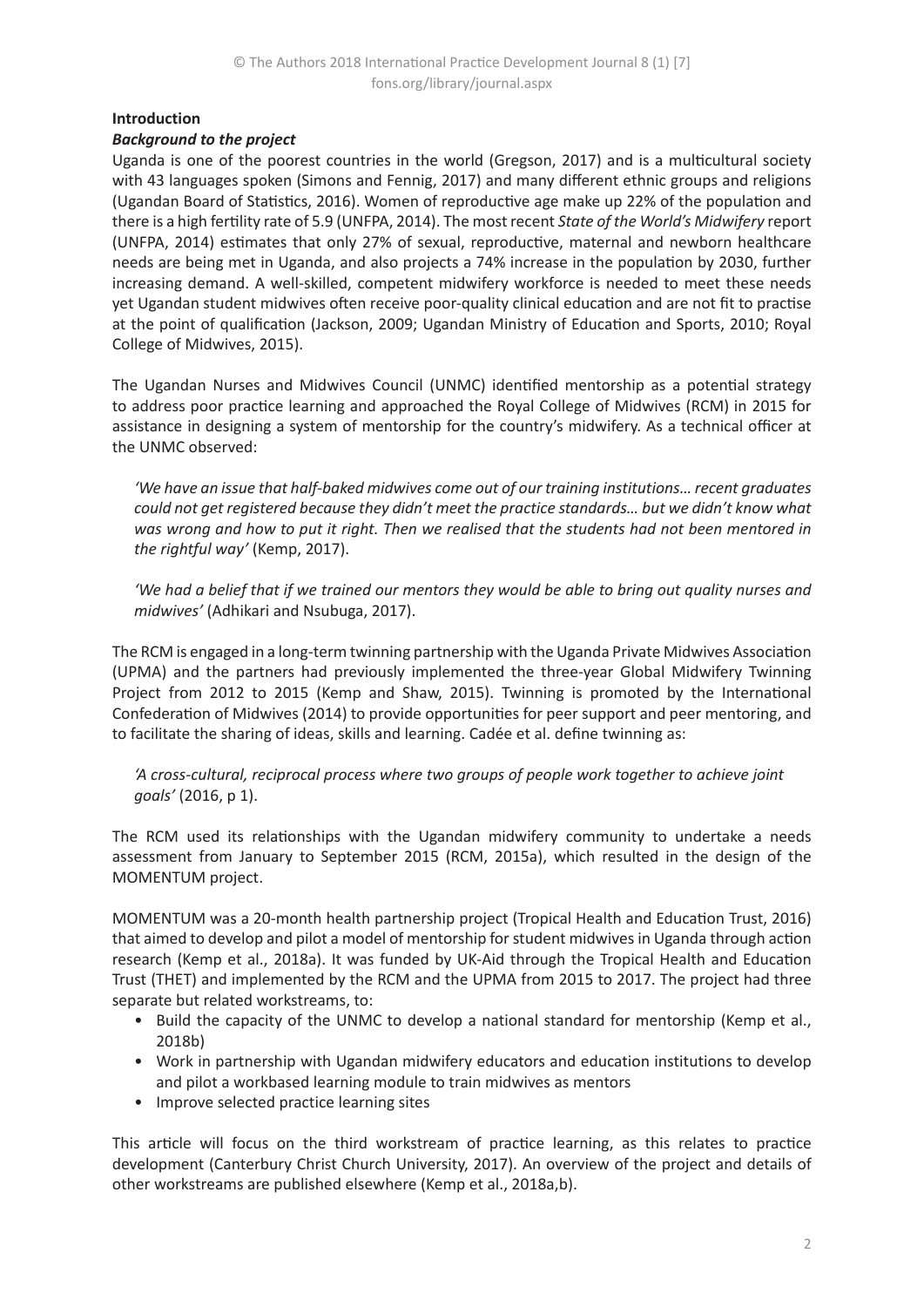# *Literature search*

During the needs assessment and project design, literature searches were undertaken in regard to mentorship, midwifery twinning, action research, quality improvement, appreciative inquiry, practice development, workbased learning, behaviour change, organisational capacity assessment and capacity building, and the context of maternal and newborn health in Uganda. Searching for literature was iterative as the project developed and was undertaken not only by the project management teams but by the UK volunteers and project consultants, assisted by the RCM's librarian. The UK project team and midwife volunteers also undertook bespoke training in action research and mentorship theory with expert practitioners. The Change Exchange initiative (Byrne-Davis et al., 2017) provided behaviour change expertise to the project.

# *Mentorship*

The word mentor means 'wise advisor' (Etymonline, 2017). The UNMC (2017) defines a mentor as:

*'A nurse or midwife who has completed an accredited mentorship training by the Council and is skilled, knowledgeable and with a positive attitude to guide students according to their learning needs.'*

Mentorship is increasingly being adopted in global maternal, newborn and reproductive health programmes in resource-constrained settings (Catton, 2017; Ojemeni et al., 2017; Sayani et al., 2017). The words mentorship, preceptorship and supervision are sometimes used synonymously (Gopee, 2015) but during MOMENTUM mentorship was defined as the process of facilitating student learning in practice, as it is in UK nursing and midwifery (NMC, 2008). There are three dimensions to effective mentorship (Women4Health, 2015): the student, the mentor and the learning environment. The model of mentorship developed during MOMENTUM places midwifery students at the centre, supported by the contribution of appropriately prepared clinical mentors, a supportive clinical learning environment and appropriate teaching and assessment tools. It also acknowledges the role of educational institutions, the regulatory framework, wider stakeholders and the policy environment in enabling the development of competent midwives. This article focuses on effective mentorship and the contribution of the learning environment to practice learning.

### *Practice development approaches*

Practice development can achieve sustainable change through practitioners, as well as the emancipation of those practitioners (Manley and McCormack, 2008). MOMENTUM aimed to develop practice to facilitate more effective student learning. The project assumed that improving students' practice learning through mentorship would mean they were more adequately prepared for practice on qualification. However, measurement of students' competence as practitioners on qualification was beyond the scope of this project.

MOMENTUM used several practice development approaches including action research, appreciative inquiry and workbased learning. Ebert et al. (2016) suggest that practice learning is dependent on the context and culture in which experiences occur. Action research is useful for exploring and facilitating change in the culture and context of healthcare (Mash et al., 2016) and is becoming more popular in Africa (Whitehead, 2012; Mash et al., 2016; Tetui et al., 2017). It is particularly suited to research in midwifery and for exploring complex situations in clinical practice (Deery and Hughes, 2004; McKellar et al., 2010). There is also growing interest in using appreciative inquiry and appreciative dialogue (Dewar and Sharp, 2013) to support practice development in healthcare (Hung, 2017), as these approaches can help to create a safe, positive environment in which to try new ideas. Workbased learning is a curriculum design that deliberately supports learning in the workplace (Raelin, 1997; Workman, 2007); as workplace learning occurs in the circumstances of practice (Billett, 2014), it demands an enabling learning environment.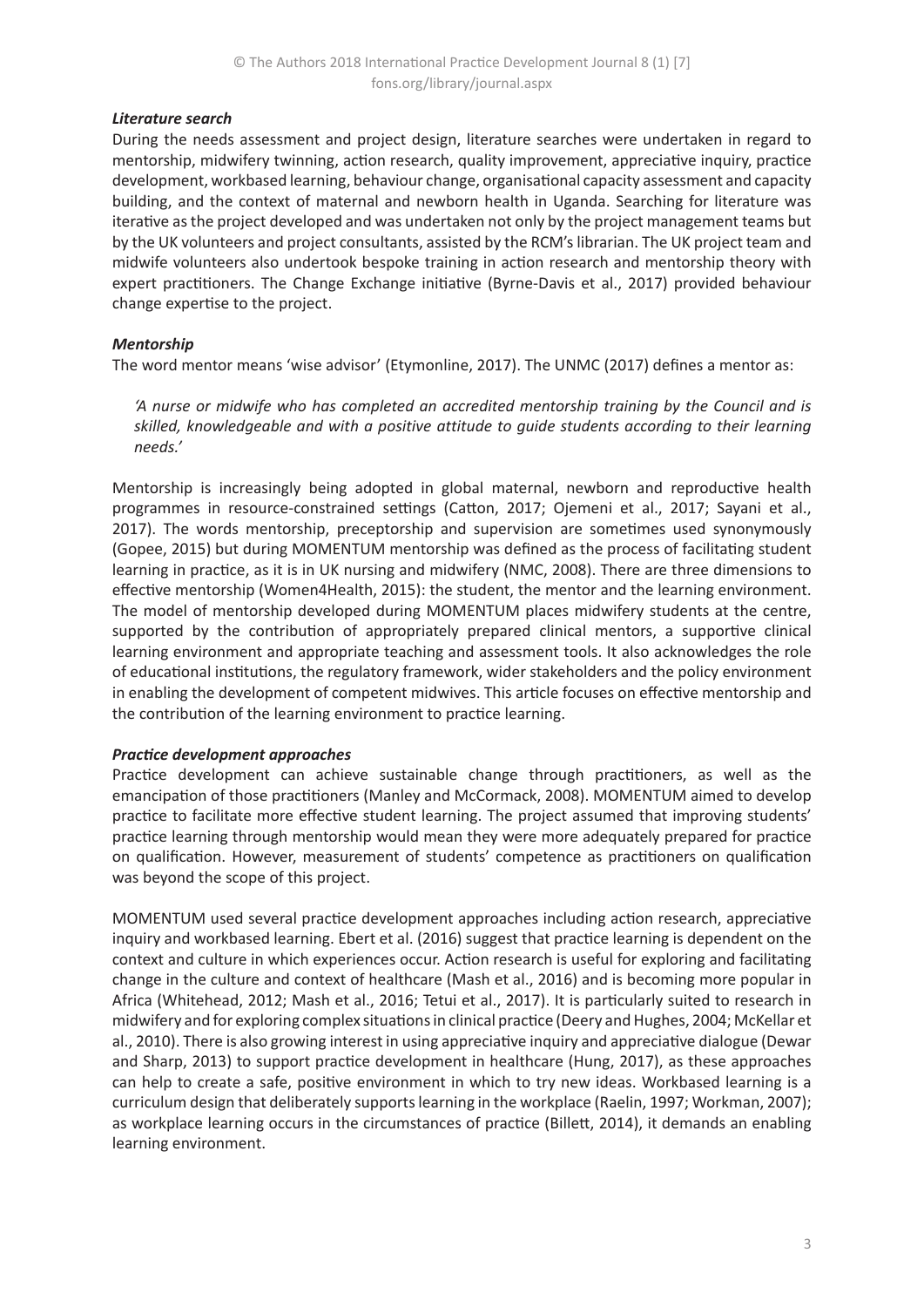### **Aims of the project**

As required by the project's donors, MOMENTUM was planned using a logical framework approach to provide a systematic structure for identifying, planning and managing projects; logical frameworks require predetermined goals, outcomes and outputs along with an associated monitoring and evaluation framework, including indicators and strategies (Jensen, 2013). The overall goal of the project was to improve the knowledge, skills and attitudes of targeted student midwives (n=84). This goal was developed by all project partners during the participatory project design process. One of three outcomes, the workstream described in this paper aimed to improve the practice learning environment at the project's seven clinical pilot sites so that it could be used for students' learning during the project and beyond. This would be achieved through twinning of UK practice development midwives with equivalent Ugandan counterparts to strengthen the culture of mentorship in the practice learning environments and improve mentorship support systems.

# **Methodology**

### *Setting and participants*

As MOMENTUM sought to develop a model of mentorship appropriate to the Ugandan context, selection of pilot sites aimed to reflect the different types of healthcare provision (public, faith-based, private, rural/urban) within the project's resource limits. MOMENTUM collaborated with the Ugandan Ministry of Health to identify selection criteria and visited all potential sites. UK volunteer midwives were competitively selected and interviewed. Previous practice development and international experience was required. Table 1 outlines the selected sites and actors, and relevant support teams.

| Table 1: Actors and settings for MOMENTUM practice development stream |                                                                                                                                                                                |                                                                                                                                                                                                                |  |  |
|-----------------------------------------------------------------------|--------------------------------------------------------------------------------------------------------------------------------------------------------------------------------|----------------------------------------------------------------------------------------------------------------------------------------------------------------------------------------------------------------|--|--|
| Category                                                              | UK actors                                                                                                                                                                      | Ugandan actors/sites                                                                                                                                                                                           |  |  |
| Project management team                                               | • UK project lead<br>• UK project officer<br>• Support staff in UK: finance<br>officer, communications, HR and<br>marketing personnel<br>• Executive support and<br>governance | · Ugandan project coordinator<br>• Ugandan monitoring and<br>evaluation officer<br>• Ugandan support staff: driver,<br>secretary, finance officer,<br>caretaker/guard<br>• Executive support and<br>governance |  |  |
| Twinned units                                                         | • Seven UK midwives                                                                                                                                                            | • 11 Ugandan midwives                                                                                                                                                                                          |  |  |
| Pilot sites                                                           |                                                                                                                                                                                | • Two level IV health centres<br>(small hospitals)<br>• One private, not-for-profit, faith-<br>based hospital<br>• Four private midwives clinics                                                               |  |  |
| Mentors trained                                                       |                                                                                                                                                                                | • 41 Ugandan midwives: 37<br>employed in pilot sites and four<br>in other private clinics                                                                                                                      |  |  |

# *Data collection and analysis*

This was a complex project with many data sources. Data were regularly reviewed during the project's lifetime for routine reporting purposes. However, qualitative data were systematically mapped (and where necessary transcribed) and analysed by the project lead from October 2017 to January 2018, using methods common to qualitative research (Morse et al., 1996; Harding and Whitehead, 2010). Byrom and Downe's (2008) thematic framework was adapted to organise the resulting themes then validated by selected participants. Relevant data have been included in the results section to illustrate the themes (Table 2).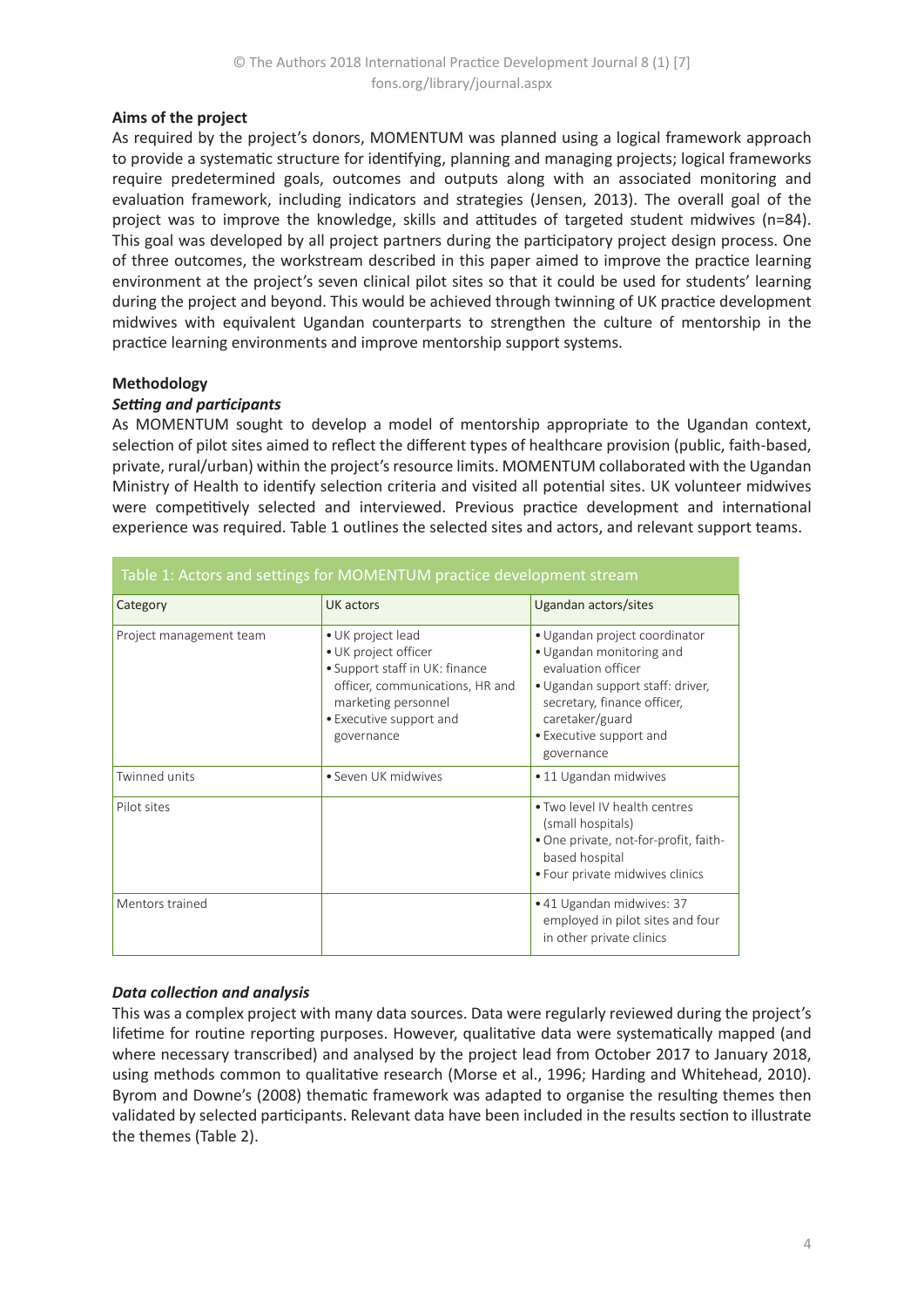# © The Authors 2018 International Practice Development Journal 8 (1) [7] fons.org/library/journal.aspx

| Table 2: Data sources and analysis                                                  |                                                                          |                                                                                                                                                                                                                                                                                                                                                                                                                                                              |  |
|-------------------------------------------------------------------------------------|--------------------------------------------------------------------------|--------------------------------------------------------------------------------------------------------------------------------------------------------------------------------------------------------------------------------------------------------------------------------------------------------------------------------------------------------------------------------------------------------------------------------------------------------------|--|
| Source                                                                              | Author/recorder                                                          | <b>Notes</b>                                                                                                                                                                                                                                                                                                                                                                                                                                                 |  |
| <b>MOMENTUM</b> needs<br>analysis                                                   | UK project<br>management team                                            | Needs analysis undertaken from April to September 2015.<br>Two in-country visits and UK desk review                                                                                                                                                                                                                                                                                                                                                          |  |
| Project midterm<br>evaluation report                                                | Project management<br>team                                               | Separate reports were prepared by UK and Ugandan project<br>management teams then compiled by the project leader                                                                                                                                                                                                                                                                                                                                             |  |
| Project final<br>evaluation report                                                  | External consultant<br>team (UK and<br>Ugandan)                          | Multiple data collection methods: observation visits to all<br>seven pilot sites; interviews with key stakeholders (n=10);<br>reviews of available policy documents (project reports,<br>monitoring and evaluation report, etc.); focus group<br>discussions with student midwives (n=3); and attendance at<br>meetings and the project closing workshop in Kampala                                                                                          |  |
| Meeting minutes,<br>volunteer briefing/<br>debriefing events                        | Project lead and<br>project officer                                      | Two-day briefing meeting, one-day debriefing                                                                                                                                                                                                                                                                                                                                                                                                                 |  |
| Volunteer reports                                                                   | UK volunteer<br>midwives                                                 | Two reports: January 2016 and January 2017. Included<br>consolidated data from:<br>· Mentors' skills framework<br>· Student midwife clinical practice assessment tool<br>· UNMC standards capacity assessment tool<br>• Reflective grid for mentors<br>• Reflective grid for students<br>• Students' evaluation of mentors<br>· Student midwives' tracking tool<br>· Volunteers' reflective diaries<br>· Volunteers' field notes<br>· Focus group interviews |  |
| Consultant reports                                                                  | One RCM consultant<br>and two consultants<br>from The Change<br>Exchange | Reports from June 2016 workshop and site visits                                                                                                                                                                                                                                                                                                                                                                                                              |  |
| Field notes                                                                         | Project lead                                                             | Detailed handwritten field notes from April 2015 to<br>November 2017 (seven visits/notebooks)                                                                                                                                                                                                                                                                                                                                                                |  |
| Voice/video<br>recordings of<br>project participants<br>and Ugandan<br>project team | RCM project team                                                         | Five recordings. Transcription of relevant sections<br>highlighted in field notes                                                                                                                                                                                                                                                                                                                                                                            |  |
| Workshop/meeting<br>minutes                                                         | RCM and Ugandan<br>project team                                          | One visit/workshop for needs assessment, five project<br>workshops/in-country visits, one follow-up visit/workshop<br>(November 2017) with associated opening and closing<br>project team meetings and evaluation forms                                                                                                                                                                                                                                      |  |
| PowerPoint<br>presentations                                                         | Project participants<br>and project<br>management team                   | Nine presentations from final project workshop, January<br>2017                                                                                                                                                                                                                                                                                                                                                                                              |  |
| Donor reports                                                                       | Project management<br>team                                               | Three reports                                                                                                                                                                                                                                                                                                                                                                                                                                                |  |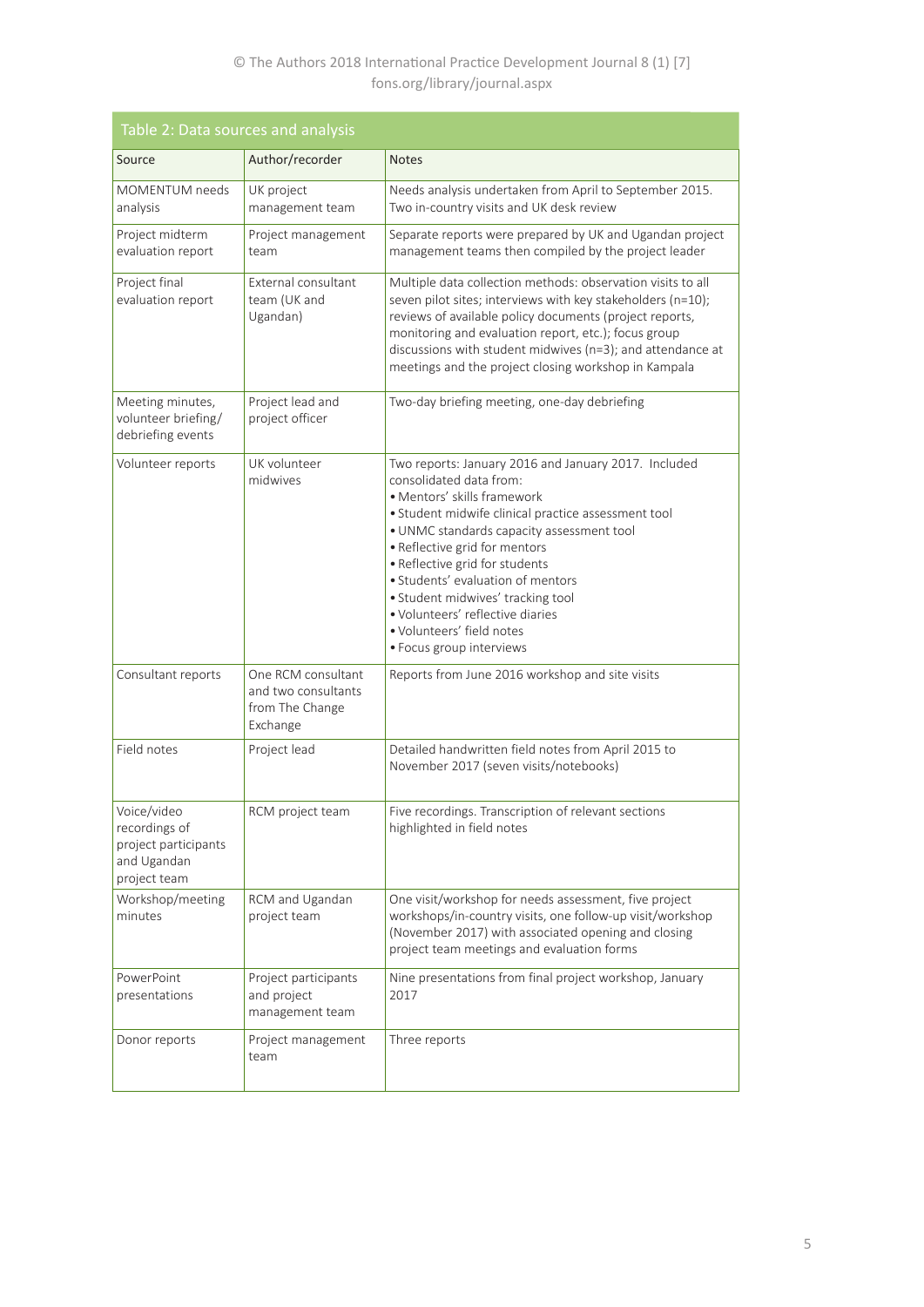# *The action research process*

MOMENTUM used four cycles of action research (Figure 1). A project set-up cycle allowed for reconnaissance and objective setting (Casey et al., 2017) and there were three subsequent implementation cycles of observation, reflection, planning and action. Workshops at both ends of each cycle brought the three project workstreams together. Facilitation is an important aspect of action research (Dewar and Sharp, 2013, p 2); the UK volunteer midwives acted as insider researchers, facilitating change (McKellar et al., 2010; Koshy et al., 2011) supported by the UPMA's monitoring and evaluation officer and the RCM's support team. Facilitators who authentically engage in practice development should be collaborative, using mutual engagement and practice sharing (Fielding et al., 2005). Volunteers had four hours of action research training with an expert professor and were required to engage with relevant literature. In order to coordinate the different action research streams, to conduct routine monitoring and evaluation, and to comply with donor requirements, MOMENTUM had project management teams in the UK and in Uganda.

### **Case study: action research through twinning**

UK midwife (AA) was placed in a public level IV health centre outside Kampala for two four-week placements during MOMENTUM. First, AA met her Ugandan midwife 'twin' to establish a relationship, to share expectations for the project and to explore mutual motivation. Motivation, along with capability and opportunity, is important in facilitating behaviour change (Byrne-Davis et al., 2017). This was critical in developing trust and a positive environment for practice development. This approach mirrors the first steps in appreciative inquiry, which focus on possibility rather than deficit (Cooperrider et al., 2003; Maclean, 2007; Dewar and Mackay, 2010). It also established the Ugandan twin as gatekeeper for access to the practice environment and to other staff.

AA first observed the workplace culture and systems, mapping the context of care and benchmarking against the Ugandan Ministry of Health-assigned capacities for level IV health centres, while remaining mindful of the standards in her own professional code (NMC, 2016). Mapping is an important first step in action research (Bergstom et al., 2012; Chevalier and Buckles, 2013). These observations informed the later development of the MOMENTUM practice audit tool.

AA then reflected on her observations with her twin and other health centre staff, expressing gratitude and privilege for being welcomed into the centre, giving feedback on the good practice she had identified and celebrating the compassion and skill the Ugandan midwives displayed under extremely challenging circumstances. AA also engaged in daily personal reflection using her field notes and research diary, and in group reflection with her fellow UK volunteer midwives. The context of public maternity care in Uganda is very different from that in the UK, with overwhelming workloads and few resources; group reflection was essential in acknowledging emotions, protecting wellbeing and forming appropriate responses.

Planning was participatory, bringing all project participants together to share observations, ideas and opportunities for change, initially one opportunity per service area (booking, antenatal followup and intrapartum care). Specific action plans were developed together and further refined during workshops, determining what would be done and how, by whom, with what and by when.

AA collaborated with local staff to action the planned changes, leading by example, working alongside midwives and students and mindful of the importance of co-presence (Ackers and Ackers-Johnson, 2014) where UK professional volunteers should always be working alongside local counterparts in an environment that promotes skills transfer. AA also maintained remote contact in between visits, at least once per month, using smartphones and the WhatsApp messaging app. In addition, AA's Ugandan twin came to the UK on a peer exchange visit in October 2016 for reciprocal observation of UK systems, reflection, planning for change and subsequent action.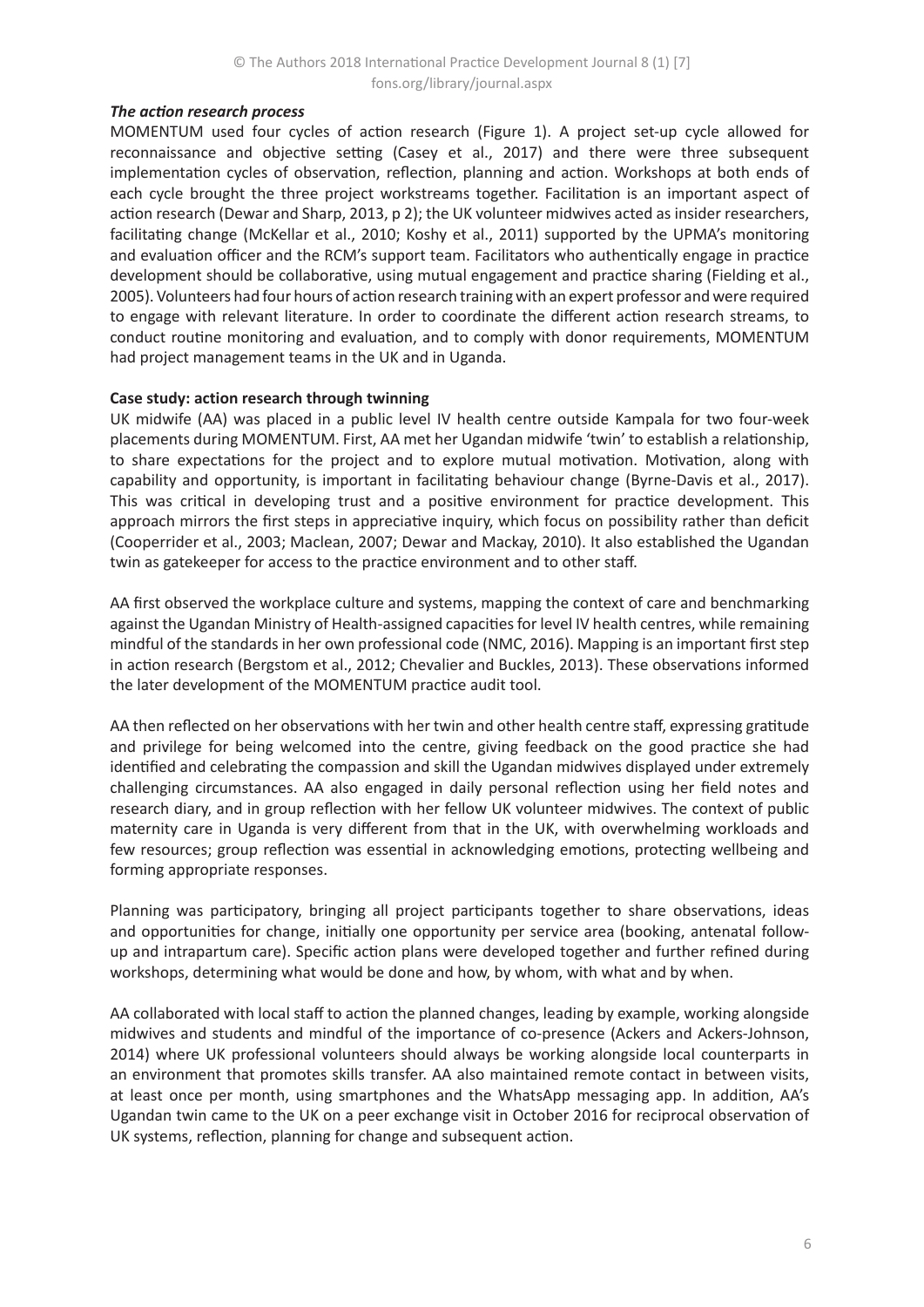fons.org/library/journal.aspx

|                                                                                                                                                      |                                                                                                                                             |                                                                                                                                                  |                                                                                                                                                                                                                                                                                                                                                                     | Figure 1: The MOMENTUM action research process                                                                                                                                                                                                     |                                                                                                                                                                                                                                                                                                                                                                                    |                                                                                                                                                                                                  |                                                                                                                                                                                                  |
|------------------------------------------------------------------------------------------------------------------------------------------------------|---------------------------------------------------------------------------------------------------------------------------------------------|--------------------------------------------------------------------------------------------------------------------------------------------------|---------------------------------------------------------------------------------------------------------------------------------------------------------------------------------------------------------------------------------------------------------------------------------------------------------------------------------------------------------------------|----------------------------------------------------------------------------------------------------------------------------------------------------------------------------------------------------------------------------------------------------|------------------------------------------------------------------------------------------------------------------------------------------------------------------------------------------------------------------------------------------------------------------------------------------------------------------------------------------------------------------------------------|--------------------------------------------------------------------------------------------------------------------------------------------------------------------------------------------------|--------------------------------------------------------------------------------------------------------------------------------------------------------------------------------------------------|
| UK twins observing PLEs<br><b>Final evaluation</b><br>Clinical placement audit<br>Stakeholder analysis                                               |                                                                                                                                             |                                                                                                                                                  |                                                                                                                                                                                                                                                                                                                                                                     |                                                                                                                                                                                                                                                    |                                                                                                                                                                                                                                                                                                                                                                                    |                                                                                                                                                                                                  | Video recordings and photographs<br>Opening and closing meetings, ensuring feedback<br>Using the virtual community for reflection<br>Appreciative inquiry/dialogue<br>Management team reflection |
|                                                                                                                                                      | and practice of UK midwifery<br>Role play (new clinical skills)<br>Clinical placement audit<br>Midterm evaluation<br>Cultural observation   | Peer exchange visits to UK, observed regulation, education, association                                                                          |                                                                                                                                                                                                                                                                                                                                                                     |                                                                                                                                                                                                                                                    | What has changed, what still needs to change, barriers and enablers of change                                                                                                                                                                                                                                                                                                      | Critical reflection during midterm evaluation<br>Using the virtual community for reflection<br>Reflecting on peer exchange visits<br>Workshop evaluation forms<br><b>Review of M&amp;E tools</b> | Case study presentations<br>Volunteer debriefing<br>Rehearsing and recap<br>Storytelling<br>Games                                                                                                |
|                                                                                                                                                      | <b>Monitoring visits</b>                                                                                                                    | Collecting baseline data/ clinical placement audit<br>Cultural observation<br><b>Monitoring visits</b>                                           | UK twins observing PLEs: ethnographic observation of clinical pilot<br>sites, observing workplace culture, client flow, ward systems, existing<br>mentorship systems, staffing levels, relationships and local<br>stakeholders, equipment, documentation, quality of care<br>Observation<br>Stakeholder analysis<br>Needs assessment<br><b>Situational analysis</b> | Reflection<br>Listening as a partnership<br>Literature review<br>Evaluation of previous mentorship pilot<br>Sharing expectations, storytelling<br>Video recordings and photographs<br>Appreciative inquiry/dialogue                                | Sharing/reviewing expectations, developing consensus<br>The 7Cs for critical reflection, mentors' self-assessment<br>Reflecting on resilience, facilitating/blocking behaviours<br>Reflection on maternity services using Lancet Framework<br>Literature review, volunteer diaries and reports<br>Theories of learning<br>and teaching<br>Reflecting as a<br>community of practice |                                                                                                                                                                                                  |                                                                                                                                                                                                  |
| Cycle 4                                                                                                                                              | Cycle 3                                                                                                                                     | Cycle 2                                                                                                                                          | Cycle 1                                                                                                                                                                                                                                                                                                                                                             |                                                                                                                                                                                                                                                    |                                                                                                                                                                                                                                                                                                                                                                                    |                                                                                                                                                                                                  |                                                                                                                                                                                                  |
|                                                                                                                                                      |                                                                                                                                             |                                                                                                                                                  | Action<br>Stakeholder visits and engagement<br>Project management activities<br>Purchasing phones and equipment                                                                                                                                                                                                                                                     | Planning<br>Developing M&E framework/tools<br>Planning stakeholder engagement<br>Recruitment, selection and briefing of<br><b>UK</b> volunteers<br>Organisational partnership goals<br>Developing selection criteria, and<br>selecting pilot sites |                                                                                                                                                                                                                                                                                                                                                                                    |                                                                                                                                                                                                  |                                                                                                                                                                                                  |
|                                                                                                                                                      | Refining the model<br><b>Revision of M&amp;E tools</b>                                                                                      | Project management activities<br>Stakeholder visits and engagement<br><b>Testing tools</b><br>Meeting immediate felt needs - 'low-hanging fruit' | Testing the model: training the mentors, mentoring the students                                                                                                                                                                                                                                                                                                     |                                                                                                                                                                                                                                                    | Selecting mentors<br><b>Communication strategies</b><br>Planning peer exchange visits to UK<br>Develop audit tools, draft module, reflective frameworks                                                                                                                                                                                                                            |                                                                                                                                                                                                  |                                                                                                                                                                                                  |
| Research project<br><b>Celebrating success</b><br>Meeting immediate felt needs<br>Project management activities<br>Stakeholder visits and engagement | <b>Technical working group UNMC</b><br>Meeting immediately felt needs<br>Project management activities<br>Stakeholder visits and engagement | Testing the model: training the mentors, mentoring the students                                                                                  |                                                                                                                                                                                                                                                                                                                                                                     |                                                                                                                                                                                                                                                    |                                                                                                                                                                                                                                                                                                                                                                                    | <b>Ethical approval</b><br>Planning research<br>Resource development<br>Planning final evaluation as a team<br>Individual and organisational action plans                                        | Planning for sustainability                                                                                                                                                                      |
| Improvements to equipment in clinical sites<br>Testing the model: training the mentors, mentoring the students                                       |                                                                                                                                             |                                                                                                                                                  | Key                                                                                                                                                                                                                                                                                                                                                                 | Cycle 1: Sept 2015-Jan 2016 . Cycle 2: Jan 2016-Jun 2016<br>Cycle 3: June 2016-Jan 2017 . Cycle 4: Jan 2017-April 2017                                                                                                                             |                                                                                                                                                                                                                                                                                                                                                                                    |                                                                                                                                                                                                  | Individual and organisational action plans<br><b>Communication strategies</b>                                                                                                                    |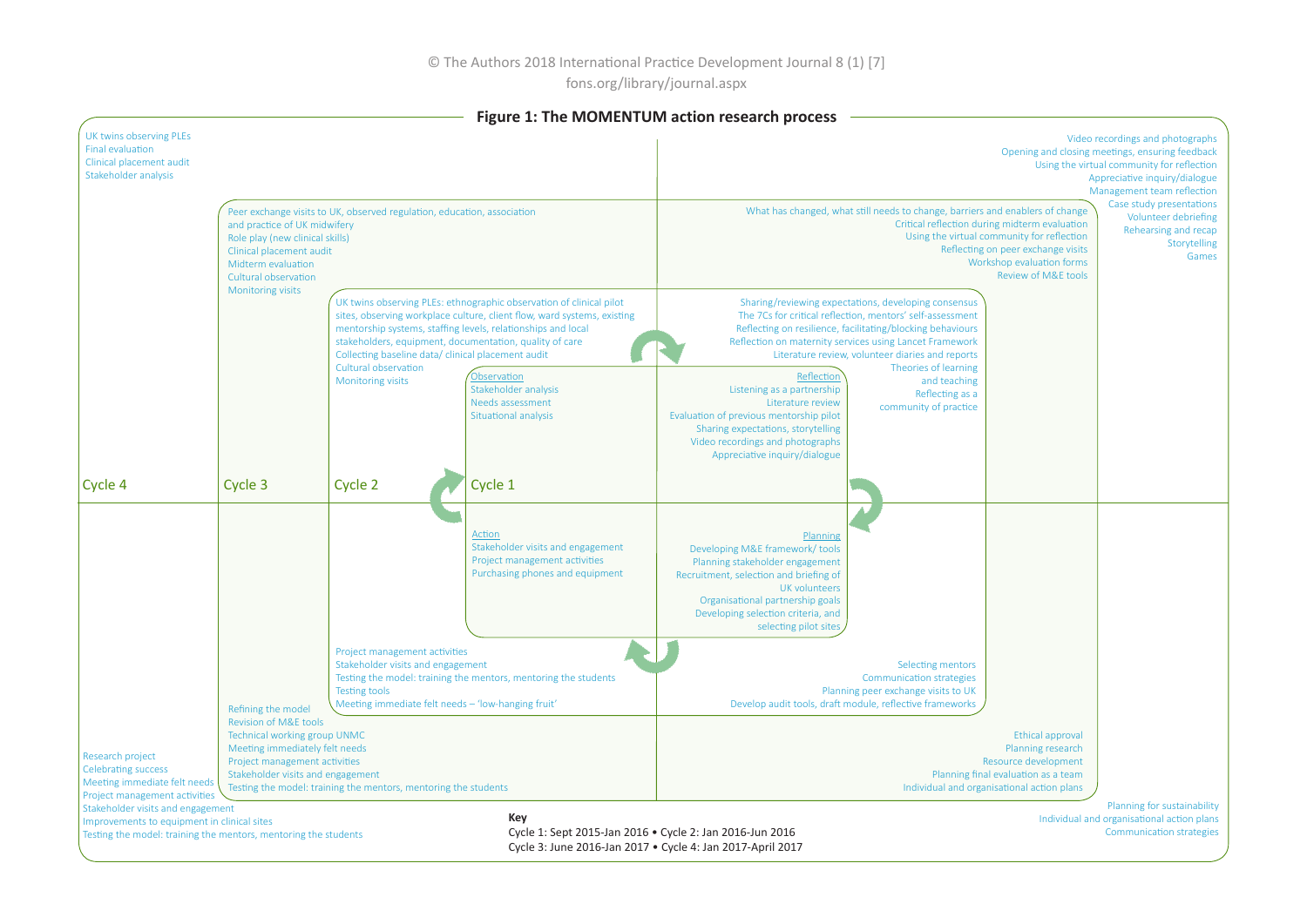# **Development of the MOMENTUM practice learning environment audit tool**

Audit allows risk assessment of the practice learning environment, dissemination of good practice, and joint development of action plans for improvement (University of East Anglia, 2015). Quality assurance and audit are not new to Uganda but audit of the practice learning environment for student midwives was piecemeal before the MOMENTUM project, with no nationally recognised tool or associated standards. Jhpeigo (2011) advises that interventions in pre-service health education should be framed around established accreditation or educational standards. The draft national standard for nursing and midwifery mentorship in Uganda (UNMC, 2017), developed during the MOMENTUM project, requires education institutions and health facilities to ensure availability of the required resources (material and human) for mentorship and to create and maintain effective learning environments. However, it does not provide an audit tool for this purpose.

In the first action research cycle the participating Ugandan and UK midwifery educators, working as a team, identified existing practice audit tools in Uganda and undertook a literature search for tools from similar contexts, while also contributing audit tools from UK universities. These were benchmarked against international standards and competencies for midwifery education (World Health Organization, 2011; International Confederation of Midwives, 2012, 2013). The quality of care available in the participating practice learning environments was also mapped against *The Lancet*'s (2014) Framework for Quality Maternal and Newborn Care. Then, using the principles of quality, safety and support (University of East Anglia, 2015) as a framework, a bespoke, contextually appropriate audit tool was developed (Table 3). During subsequent action research cycles the tool was further developed and revised, as the new UNMC (2017) draft national standard for mentorship was developed and various other standards and frameworks for respectful and quality maternity care became available (K4Health, 2016; WHO, 2016a). The tool aims to assess practice and mentorship systems, the workplace culture and the midwifery workforce (see Figure 1). Initially developed to capture qualitative data only, a scoring system was introduced with 15 categories and a maximum total of 65 points. This allowed for incremental comparison of audit scores (Table 3).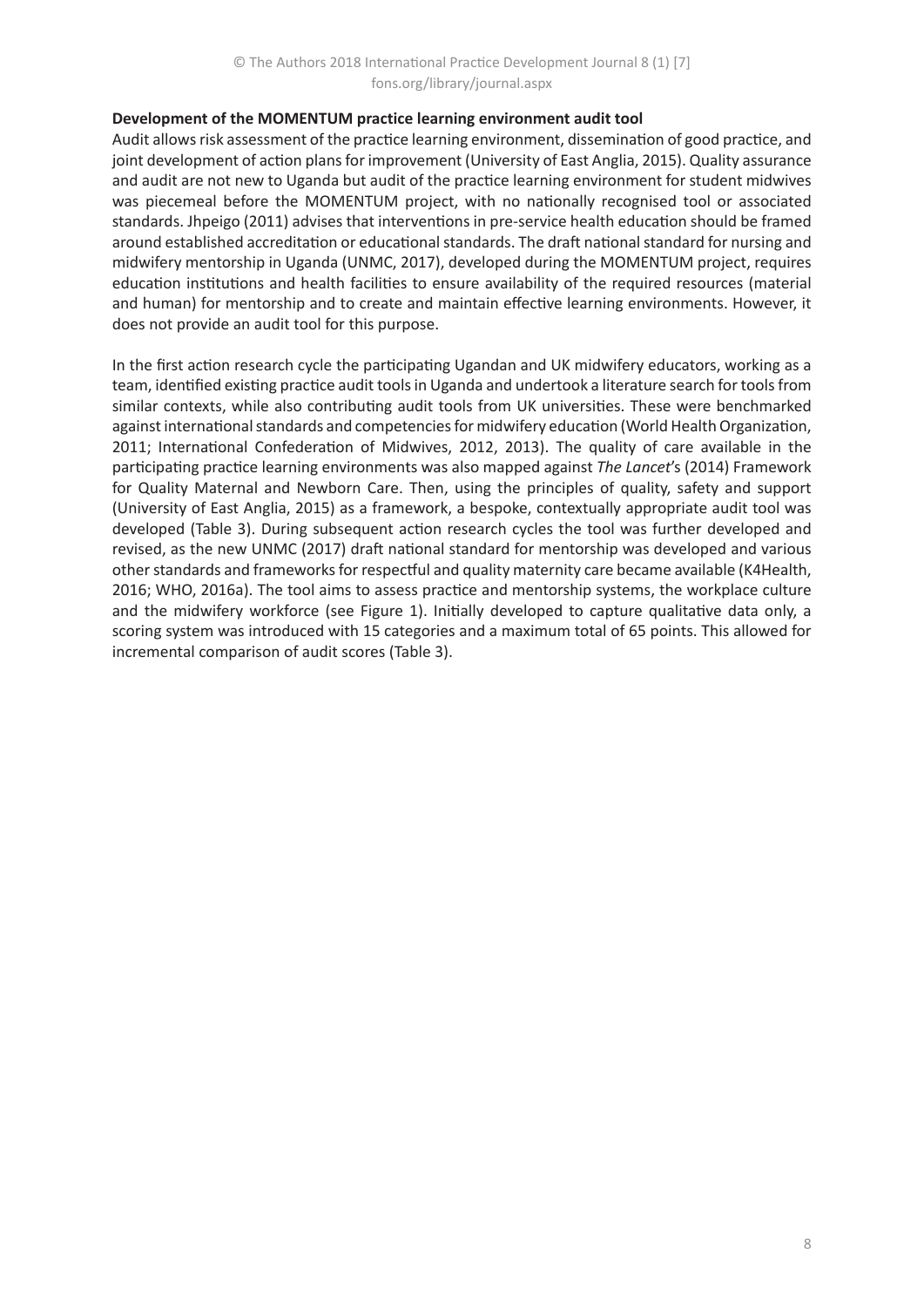| Table 3: The MOMENTUM practice learning environment audit tool                                                                                                                                                                                                         |                       |           |          |  |
|------------------------------------------------------------------------------------------------------------------------------------------------------------------------------------------------------------------------------------------------------------------------|-----------------------|-----------|----------|--|
|                                                                                                                                                                                                                                                                        | <b>SCORE OUT OF 5</b> |           |          |  |
| Area                                                                                                                                                                                                                                                                   | Jan 2016              | June 2016 | Jan 2017 |  |
| <b>Systems</b>                                                                                                                                                                                                                                                         |                       |           |          |  |
| 1. Infection control                                                                                                                                                                                                                                                   |                       |           |          |  |
| 2. Patient flow                                                                                                                                                                                                                                                        |                       |           |          |  |
| 3. Equipment requisition and repair                                                                                                                                                                                                                                    |                       |           |          |  |
| 4. Drug supply                                                                                                                                                                                                                                                         |                       |           |          |  |
| 5. Documentation                                                                                                                                                                                                                                                       |                       |           |          |  |
| <b>Mentorship systems</b>                                                                                                                                                                                                                                              |                       |           |          |  |
| 6. Tracking students                                                                                                                                                                                                                                                   |                       |           |          |  |
| 7. Assigning mentors                                                                                                                                                                                                                                                   |                       |           |          |  |
| 8. Assigning students' shifts                                                                                                                                                                                                                                          |                       |           |          |  |
| 9. Midwife-to-student ratio                                                                                                                                                                                                                                            |                       |           |          |  |
| 10. Student orientation and learning objectives identified and recorded                                                                                                                                                                                                |                       |           |          |  |
| 11. Completing student documentation                                                                                                                                                                                                                                   |                       |           |          |  |
| 12. System to address problems                                                                                                                                                                                                                                         |                       |           |          |  |
| 13. Relationship to sending organisation                                                                                                                                                                                                                               |                       |           |          |  |
| 14. Resources to support student learning                                                                                                                                                                                                                              |                       |           |          |  |
| 15. Use of mentor support folders                                                                                                                                                                                                                                      |                       |           |          |  |
| Workplace culture                                                                                                                                                                                                                                                      |                       |           |          |  |
| Professional behaviours<br>• Staff uniforms<br>• Access to learning materials<br>• Promotion of a friendly and supportive working environment<br>• Encouragement of staff to pursue CPD                                                                                |                       |           |          |  |
| Quality of care<br>• Evidence-based policies, procedures and guidelines are in place<br>• There is evidence of clinical and non-clinical risk management<br>• Respectful maternity care is seen to be carried out<br>• The WHO quality of care framework is being used |                       |           |          |  |
| <b>Workforce</b>                                                                                                                                                                                                                                                       |                       |           |          |  |
| Staffing levels                                                                                                                                                                                                                                                        |                       |           |          |  |
| Registration check of staff                                                                                                                                                                                                                                            |                       |           |          |  |
| <b>TOTAL</b>                                                                                                                                                                                                                                                           |                       |           |          |  |

### **Ethical considerations**

Ethical considerations have been documented elsewhere (Kemp et al., 2018a,b). The project was not submitted for institutional research ethics board approval as it was considered by all major stakeholders to constitute a quality development initiative. However, ethical issues were addressed and protocols established. Subsequent qualitative research has been granted ethical approval.

# **Findings/results**

# *Audit scores and student evaluation*

Audit of the practice learning environments took place in January 2016 (baseline), June 2016 (midpoint) and January 2017 (endpoint). Audits were undertaken by the same team, ensuring interrater reliability. The audit scores were not intended to demonstrate statistical significance; any changes were suggestive rather than indicative of improvement. However, all the practice learning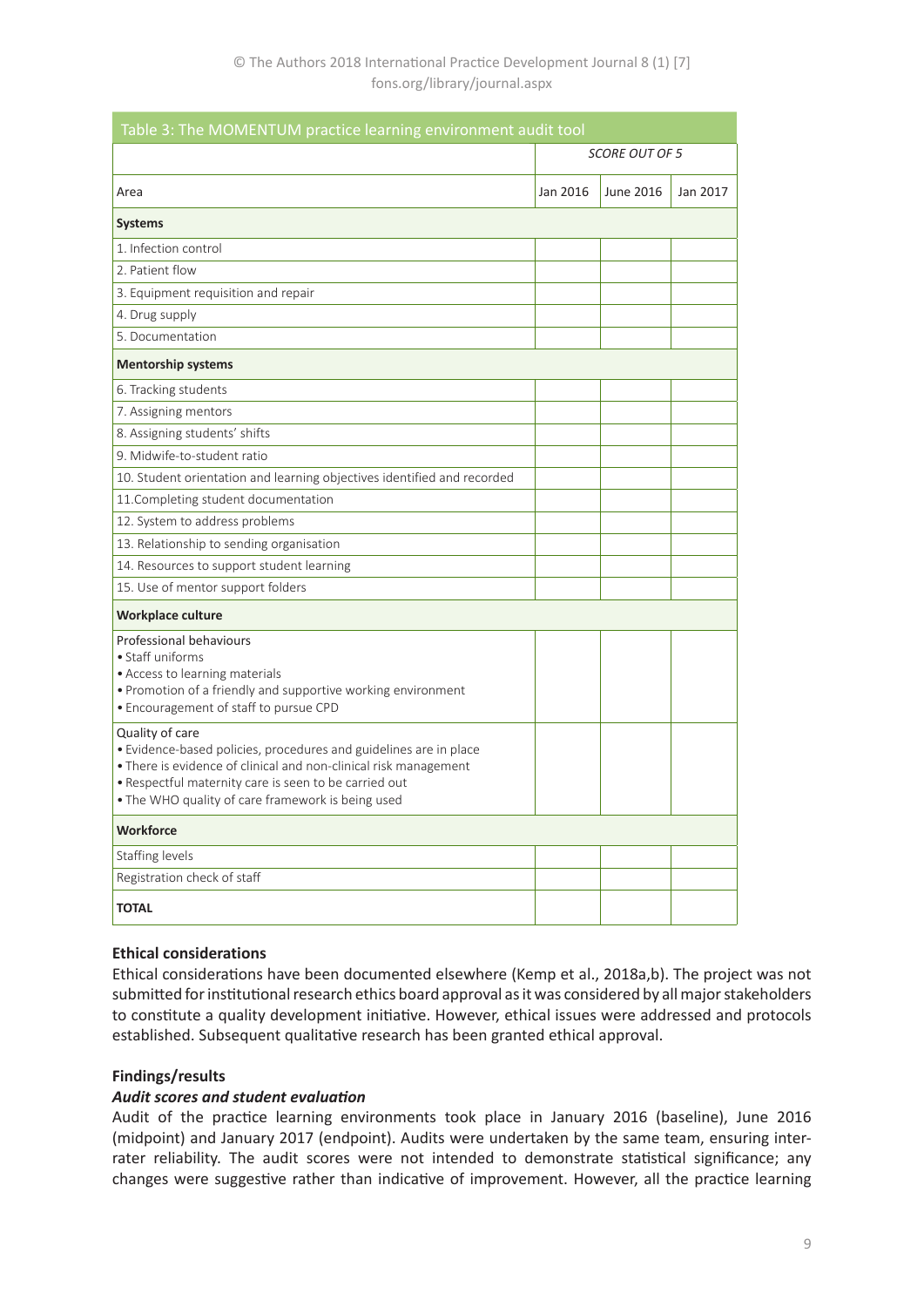environments achieved an improved audit score over the course of the project, with the majority of the improvements taking place in the first half of the project (Figure 2). Most sites continued to see improvements across the length of the project, although level IV clinic 1 and the training hospital saw no further improvements between the midpoint and the endpoint audit assessments. All sites were also visited in April 2017 during the final project evaluation and at a post-project needs assessment in October 2017. Qualitative data from these visits suggested that the majority of improvements made had been maintained. Data from students' evaluation forms and focus groups showed that students all had an identified mentor, practice mentoring had significantly improved and the practice learning environments were more supportive of learners.



**Figure 2: Baseline, midpoint and endpoint audit scores in MOMENTUM pilot sites**

# *Thematic analysis*

In addition to quantitative results from the audit tool, thematic analysis of the project's qualitative data (informed by Byrom and Downe, 2008) identified two major themes, six sub-themes and 26 codes. MOMENTUM was found to have created a community of practice (major theme 1) that was enabling, fulfilling and protective. It had also brought about transformation (major theme 2), changing the workplace culture, changing the physical environment for learning and quality maternity care and developing participants, both professionally and personally (Table 5).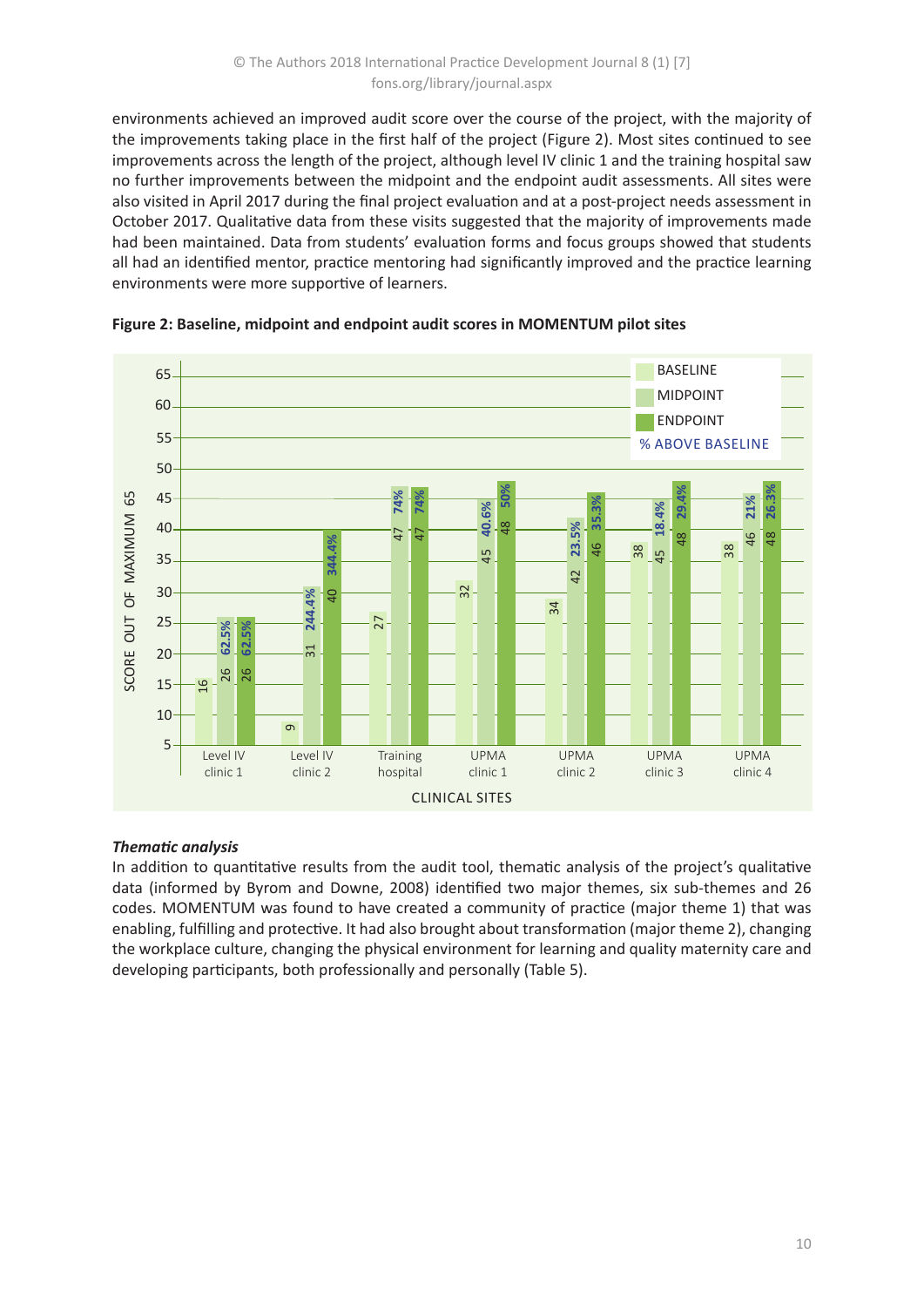| Table 5: MOMENTUM thematic analysis |                                       |                                         |  |
|-------------------------------------|---------------------------------------|-----------------------------------------|--|
| Major theme                         | Sub-theme                             | Codes                                   |  |
| Community of practice               | Enabling                              | Connection and exposure                 |  |
|                                     |                                       | Without hierarchies                     |  |
|                                     |                                       | Learning and reflection                 |  |
|                                     | Fulfilling                            | Fulfilled dreams                        |  |
|                                     |                                       | Feeling proud                           |  |
|                                     | Protective                            | Protective from burnout                 |  |
| <b>Transformation</b>               | Changing the workplace culture        | Person centred, relationship based      |  |
|                                     |                                       | A culture of learning                   |  |
|                                     |                                       | Respect for carers and clients          |  |
|                                     |                                       | From blame to understanding             |  |
|                                     |                                       | Implementation culture                  |  |
|                                     |                                       | Engaging culture                        |  |
|                                     | Changing the physical environment     | Equipment                               |  |
|                                     |                                       | Infection control                       |  |
|                                     |                                       | Respectful care                         |  |
|                                     |                                       | Client flow                             |  |
|                                     |                                       | Learning resources                      |  |
|                                     |                                       | Uptake of services                      |  |
|                                     | Personal and professional development | Confidence                              |  |
|                                     |                                       | Leadership                              |  |
|                                     |                                       | Professional recognition                |  |
|                                     |                                       | Self-awareness                          |  |
|                                     |                                       | Communication, negotiation and feedback |  |
|                                     |                                       | Audit competence                        |  |
|                                     |                                       | Clinical skill development              |  |
|                                     |                                       | Cultural challenge                      |  |

# **The MOMENTUM community of practice**

A healthcare community of practice '*shares a common domain of interest in which health workers collaborate to promote practice, enhance professional expertise and augment institutional knowledge*' (Siebert, 2015). The participatory nature of action research lends itself to developing a collaborative community of practice (Kilbride et al., 2011). Selected data are included to illustrate participants' experience of being in the MOMENTUM community of practice.

# *Enabling*

MOMENTUM created a community of practice that enabled connection and exposure across countries, sectors and organisations:

*'Through MOMENTUM I have made new friends'* (Tutor).

*'Being a part of the MOMENTUM community has meant that I have had a chance to rub shoulders*  with big people like the RCM, UNMC and the Ministry of Health' (Mentor).

*'UPMA is now well known due to the exposure to the Ministry of Health that RCM has facilitated. We also have a better relationship with the UNMC'* (UPMA executive).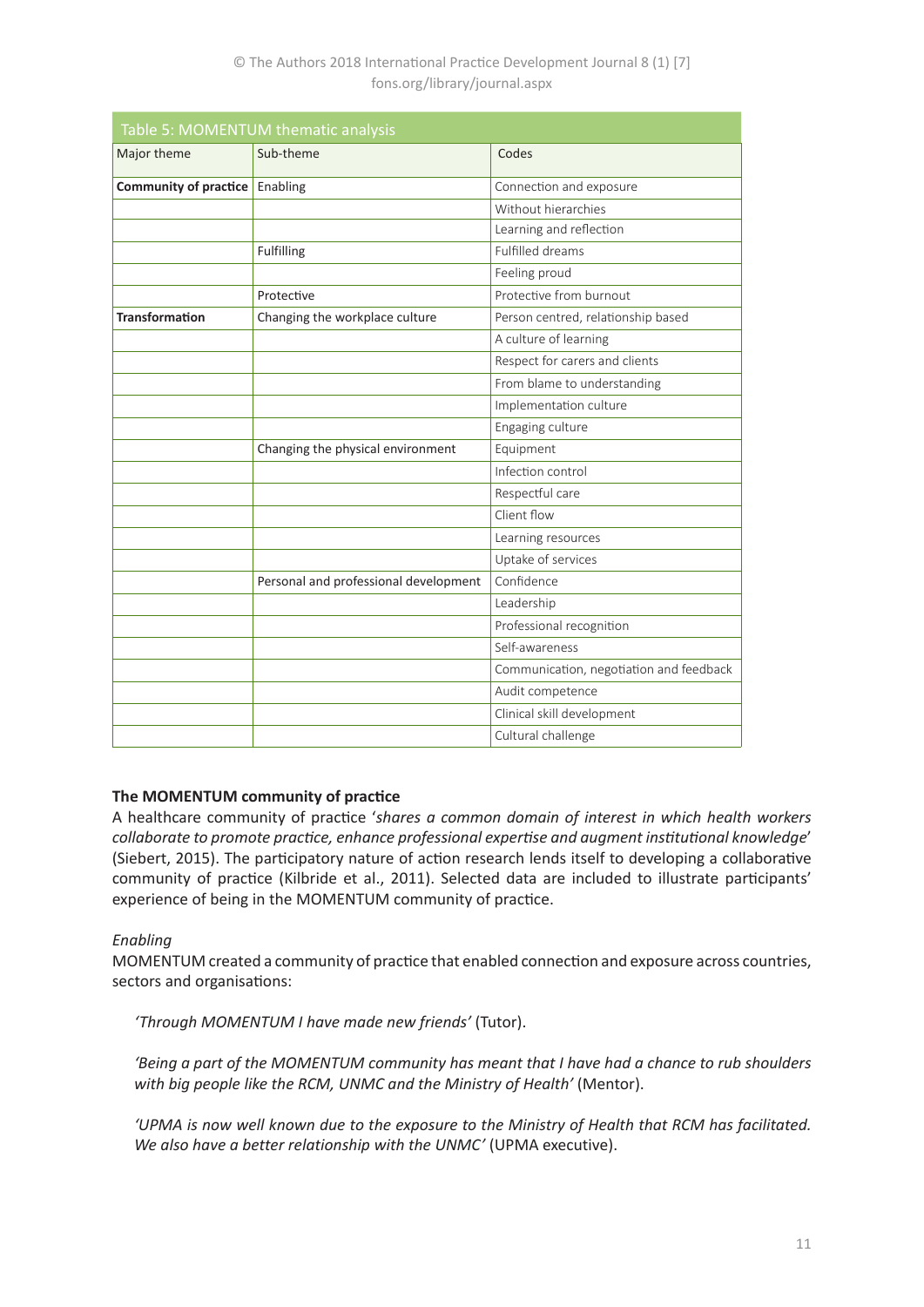*'The UK visit removed the veil completely. We now understand what mentorship is. Unveiling mentorship, getting to know it.'* (UNMC manager).

*'Being a part of the MOMENTUM project made me gain financial skills and meet donors such as THET, to help in my role'* (Finance officer).

*'I fell in love with… the private midwives in Uganda who bridge the gap between the women and the public system'* (Public service midwife).

*'We had a chance for our midwives to visit the UK midwives and they saw physically for themselves. What we saw in the UK is an endless story'* (UPMA executive).

The MOMENTUM community of practice also enabled flattened hierarchies:

*'I have noticed a change in this workshop; we all seem more confident, more engaged and more free to speak. No one has not spoken. I really believe that learning has taken place'* (Tutor).

*'I feel honoured to have been a part of the MOMENTUM community. I have learned that people at different levels can co-exist and achieve something if they have a common goal'* (Ministry of Health staff member).

*'Being a part of the MOMENTUM community has helped me to develop confidence to speak in groups. I have been inspired by the midwives and I want to be like them'* (Student).

*'There is now good communication between staff and students in clinical practice. We have increased confidence in approaching mentors'* (Students' focus group).

Enabling learning and reflection were also features of the MOMENTUM community of practice:

*'MOMENTUM has helped me to understand how to do qualitative research, how to submit a proposal to an ethics committee and how to organise proposals'* (UPMA officer).

*'MOMENTUM was a timely project for me and helped me to choose a focus for my PhD studies. It motivated me. I am currently doing a literature review about the impact of mentoring on student nurse and midwives' experience and abilities'* (Tutor).

 *'We introduce students to the paperwork and the reflective grids and we use them every time we teach a new skill and sign them off after discussion with the supervisor' (Mentor).* 

*'We also now require the students to write reflective journals during their placement. The reflection captures the engagement with the mentors'* (Tutor).

*'I have learned so much from Uganda. I see my own situation with different eyes and see things that I didn't see before. This experience has inspired me to return to university and study for a masters degree'* (UK midwife).

# *Fulfilling*

Participants expressed that being a part of the MOMENTUM community of practice was a fulfilling experience, in which dreams could be realised and in which they could feel proud and special:

*'MOMENTUM has given me the opportunity to travel, to get exposed to a new world and to meet a royal princess'* (Tutor, after meeting HRH The Princess Royal).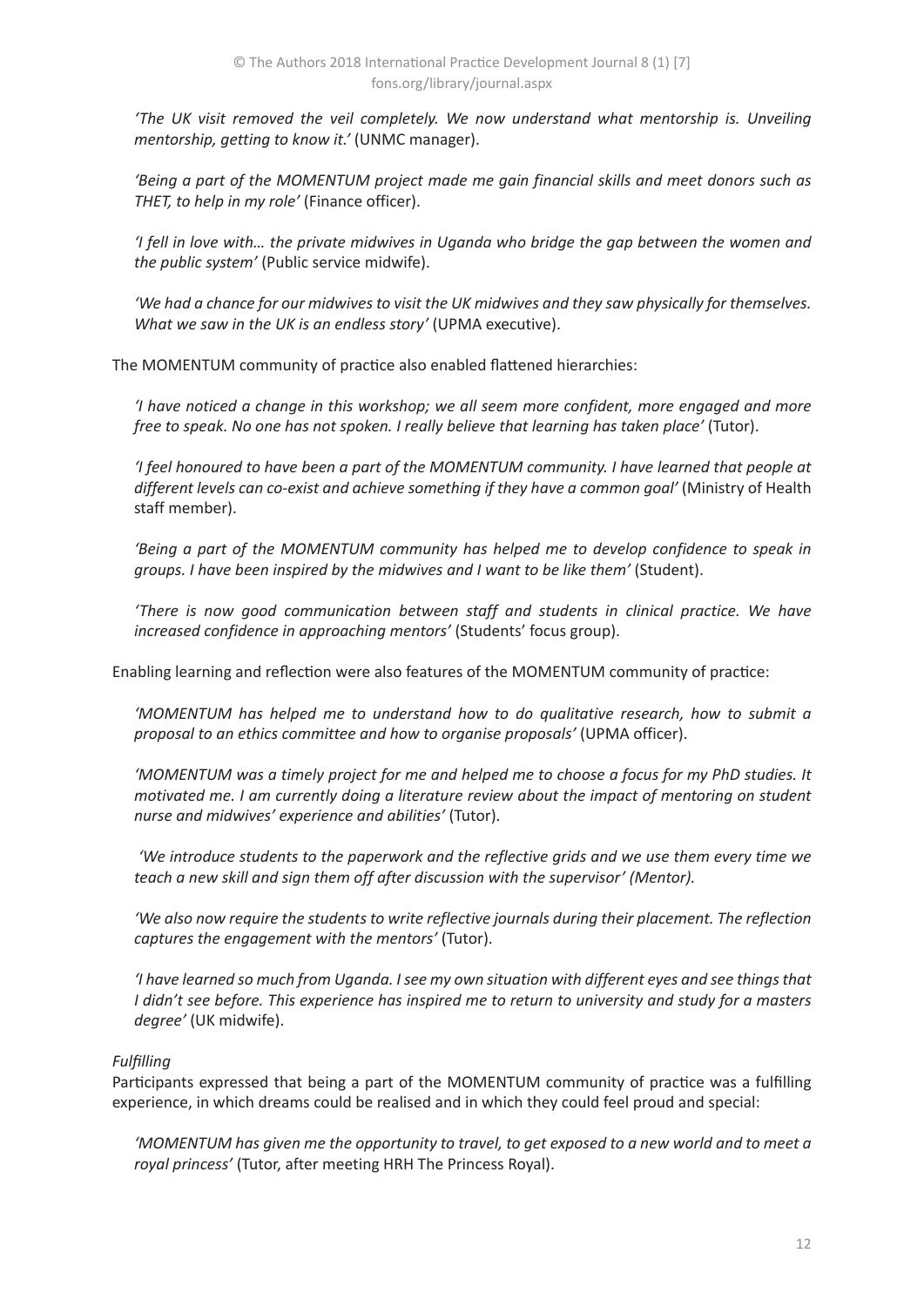*'It was one of my dreams to go to the UK and MOMENTUM has fulfilled it' (Mentor).* 

*'Being involved in the MOMENTUM community has made me feel special because I'm involved in making better midwives before I retire'* (Tutor).

*'I have learned new clinical skills, eg always checking for a second twin. I have learned about teamwork and communication. I have learned that UK midwives have lost some of the key primary skills of midwifery, for example [facilitating] vaginal birth. It has given me a wider perspective and appreciation. It has changed me, made me appreciate what we have'* (UK midwife).

*'I am proud of MOMENTUM because we are being mentored. We have been given a certificate. I am able to mentor all the staff in my clinic and when I identify gaps I can meet them. I have a relationship with my friends [in the MOMENTUM community]'* (Mentor/UPMA executive).

*'…the certificates, which we display proudly in our clinics and health centres, allow our work to be admired' (Mentors' focus group).* 

*'I feel we are spearheading this and now working so closely with the [Nurses and Midwives] Council and the Ministry of Health, now they've come to realise that UPMA midwives are skilled and are now consulting us. We feel very proud of that hope and the module will be useful not only for midwives but also for other cadres'* (UPMA executive).

### *Protective*

The MOMENTUM needs assessment found that, before the project, morale among Ugandan midwives was low. Midwife mentors were not prepared for their role, were overwhelmed by the need for care and were unable to provide good-quality mentorship to their students (RCM, 2015b). These findings resonate with the concept of 'burnout', characterised by emotional exhaustion, depersonalisation and a reduced sense of personal accomplishment (Sandall, 1998; Heeb and Haberey-Knuessi, 2014). Midwifery workforce shortages and burnout are not unique to Uganda. A survey of the UK midwifery workforce in 2016 (RCM, 2016) found that high levels of stress and burnout and poor workplace cultures impact on the quality of maternity care that women and their families receive. The largest global survey of midwifery personnel (WHO, 2016c) highlighted midwives' widespread experience of disrespect, subordination and gender discrimination, alongside socio-cultural, economic and professional barriers to providing quality, respectful maternity care.

At the outset of the project, concerns were expressed that midwives might be resistant to taking on a new role for which there was no financial reward, in an already overloaded system. However, the MOMENTUM community of practice appeared to protect participating midwives against burnout and, rather than adding to their workload, reduced it:

*'I feel good to work with students because they help me to complete my work'* (Mentor).

*'[Mentorship] feels great and interesting because they learn from me and I from them'* (Mentor).

*'We are enjoying it, I have changed my attitude, it is my responsibility, I do it with interest'* (Mentors' focus group).

*'How we speak to students has changed. We no longer shout, we are giving feedback to students and they are giving us feedback'* (Mentors' focus group).

*'Since MOMENTUM mentors now give us time. They are willing to teach'* (Students' focus group).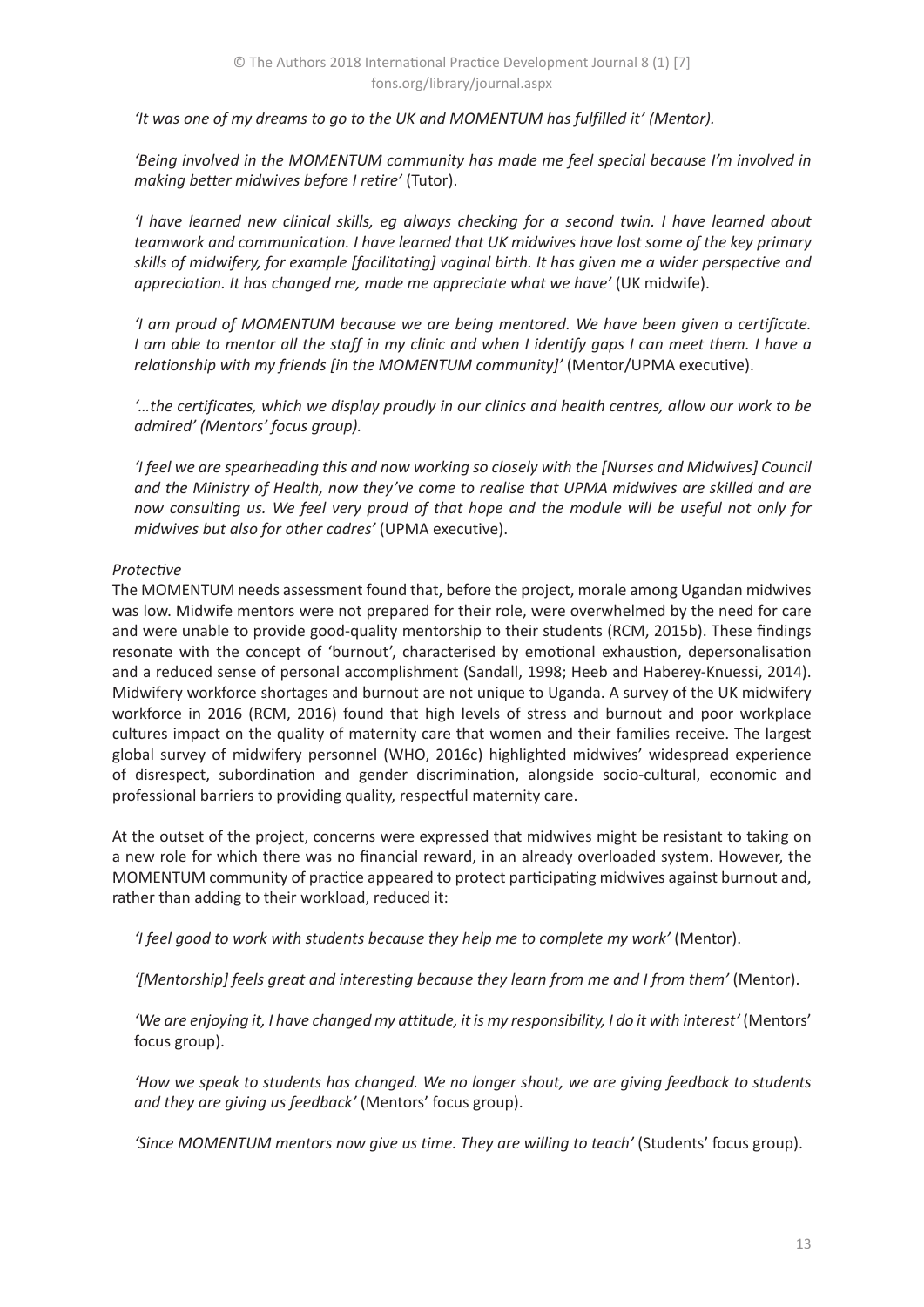*'For the first time, we midwives have received a written document from the students appreciating us. That made the mentors feels very good'* (Midwife manager).

# *Transformation*

# *Transforming the workplace culture*

Transforming workplace or internal culture is a core value of practice development and appreciative inquiry, and is critical to achieving large-scale social change (McCormack et al., 1999; Grant and Humphries, 2006; Celep et al., 2016). A quality learning environment for students is dynamic and democratic, has valued and highly motivated staff and recognises the contribution of students, who should participate in care to maximise learning opportunities (Nursing and Midwifery Board for Ireland, 2015). Workplace culture in MOMENTUM participating pilot sites was transformed to become more person centred and relationship based, more respectful of clients and learners, more understanding and less blame orientated, more engaged and more focused on implementation.

*'I am the lead midwife in [a government level IV health centre]. Before the MOMENTUM project we viewed students only as a source of manpower for cleaning, collecting supplies, taking samples, taking patients to theatre, etc. My midwifery staff developed a positive attitude to mentoring students and qualified as knowledgeable mentors, equipped with reference information. There are improved student-mentor relationships and students receive more supervision and more hands-on experience'* (Mentor).

*'[Since MOMENTUM] there is peace at work. We get praised rather than criticised' (Students' focus group).* 

*'Midwives are reporting a change in students' attitudes. They are no longer abusing patients'*  (Tutor).

However, the practice learning environments still face enormous challenges:

*'We still have great challenges with staffing. We have a total of only three midwives; one is on long-term sick leave and another is on study leave. I don't know how we will continue to manage'*  (Mentor).

Health workers have a right to safe and decent working environment; respectful maternity care should include respectful treatment of midwives (WHO, 2016b; 2016c).

# *Transforming the physical environment*

MOMENTUM transformed the clinical environment through improving availability of equipment, improving infection control, changing midwifery care to become more respectful, improving client flow through clinical areas, making learning resources available and (in most sites) increasing uptake of care in facilities:

*'Together with my twin, we made changes in the learning environment. We now have solar light, we put proper infection control and prevention in place, the labour ward was transformed with a clean environment, partitions for privacy and equipment for effective delivery. Our deliveries have increased, we are now sterilising our instruments, cleaning the beds and washing our hands. There have also been changes in the systems and the patient flow. We have controlled the number of relatives and are better at managing obstetric emergencies such as shoulder dystocia and postpartum haemorrhage. We are making fewer referrals for asphyxiated babies and sepsis. We also have more support from the local health administration'* (Mentor, public health centre).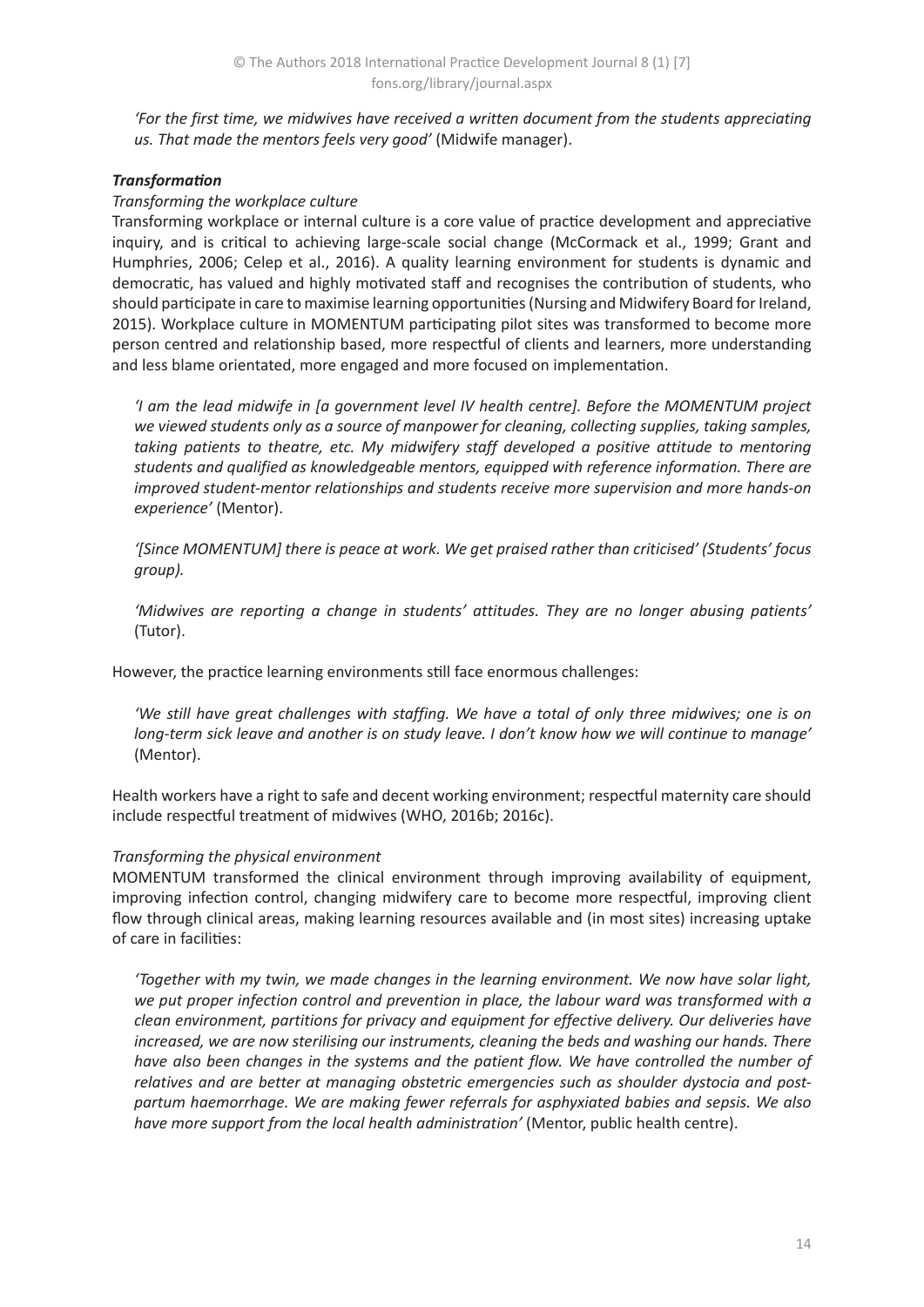### *Transforming people: personal and professional development*

People have been transformed through their participation in MOMENTUM. Participants reported: increased confidence; leadership development; increased professional recognition; improved selfawareness; better skills in communication, negotiation and giving feedback; improved clinical skills; and competence to perform audit and to meet cultural challenge.

*'[MOMENTUM] has helped me so much. Before my attitude was only fair but I got help and encouragement and was challenged in the workshop and will take it back. I have developed my leadership skills'* (Mentor, ward manager).

*'[Since participating in MOMENTUM] I have become more involved with the RCM and more politically active. My job in the UK is around workforce planning and I can make comparisons with Uganda. [Whatever our setting] there are never enough midwives'* (UK midwife).

*'MOMENTUM has made me look at midwifery in a different way. I have realised that mothers and midwives are the same the world over'* (UK midwife).

### **Discussion**

### *Limitations and challenges*

MOMENTUM was a pilot project, limited in scale and scope. Funding was short term and goals had to be set in advance. Only four action research cycles were feasible in the 20 months, possibly insufficient to reach replicability (Fusch and Lawrence, 2015). As MOMENTUM did not measure outcomes for women and newborns, anecdotal evidence for improved outcomes could not be confirmed. The audit tool was a pilot tool and requires further refinement and a more robust scoring system to demonstrate the statistical significance of any improvements. Donation of equipment, highly valued by Ugandan participants, may not have been sustainable.

The under-resourced health system, staff redeployments and absences posed challenges, as did bureaucracy, hidden hierarchies and protocols. Local project managers and stakeholders proved invaluable for complex negotiations. Student throughput in practice areas was inconsistent. Cultural challenges included different expectations of twinning, the place of religion in society, sensitivities regarding appropriate clothing and different interpretations of what it meant to be a student or to be a professional. There were communication difficulties resulting from problems with power supply and internet connection, differences in time and expectations, and smartphone availability/familiarity. The project did not address the felt need for preceptorship for newly qualified midwives in Uganda. It is suggested that this would be a pertinent area for future work.

*'Those who are new in service, and those who are old and worn out, need support'* (UNMC officer).

Action research and workbased learning were new concepts to most of the project's participants and management team. While challenging, this also provided opportunities for learning:

*'Action research was something new. We came to understand it and that is a great learning we can apply even if the project is over'* (UPMA executive).

### *Action research and midwifery twinning*

This project has added to the body of knowledge about midwifery twinning for building capacity in mentorship, research, and cross-cultural competence. Facilitation of action research by the twin pairs, illustrated in the case study, resonates with Dewar's (2013) '7Cs of caring conversations'(being Courageous; Connecting emotionally; being Curious; Collaborating; Considering other perspectives; Compromising; and Celebrating). The insider/outsider role (Deery and Hughes, 2004) of the action research facilitators was reflected at various levels. First, the project management teams in the UK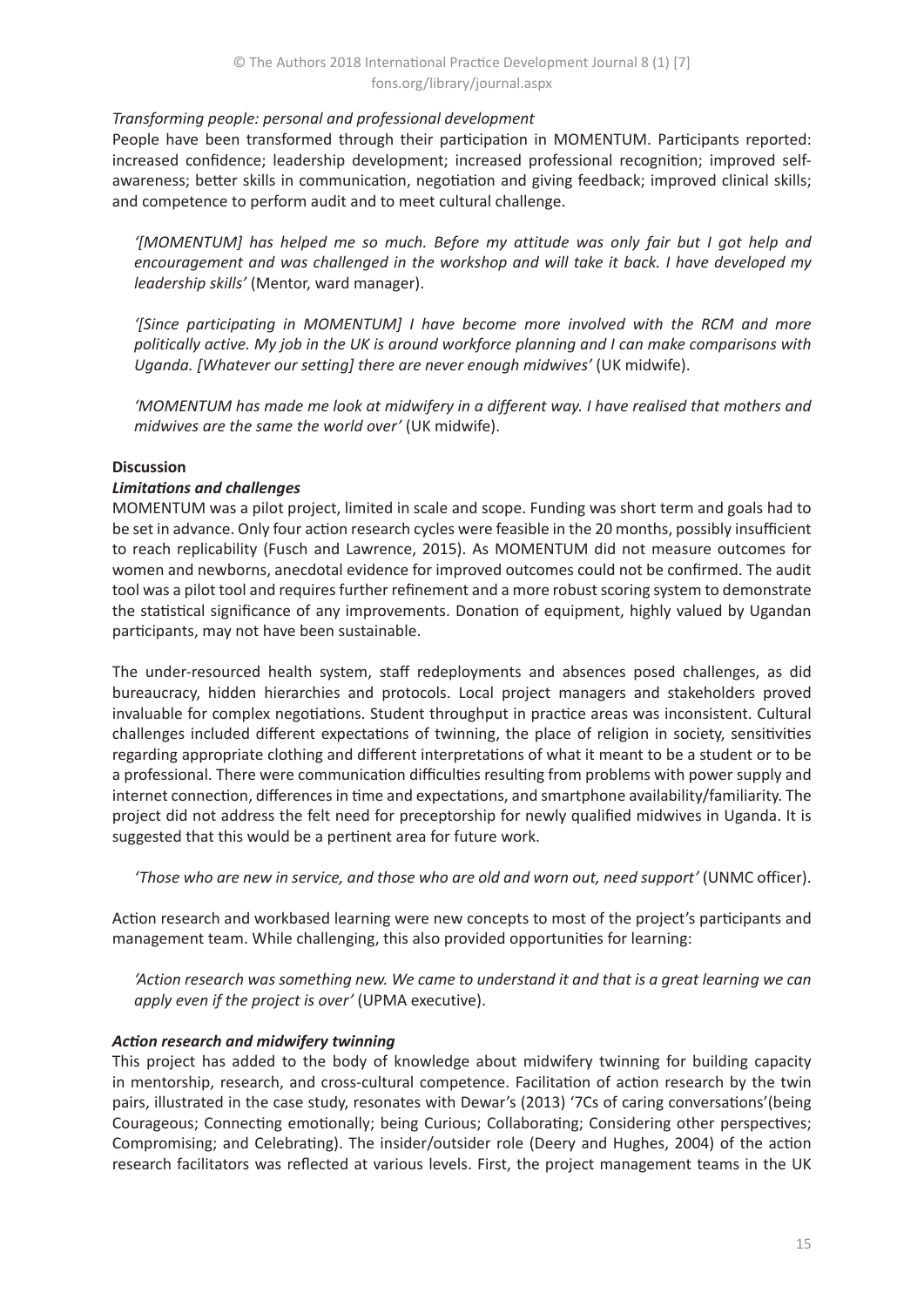and Uganda, who ran the project and took a lead in promoting change among the wider stakeholder networks and negotiating access. Second, the UK midwives were action researchers within their practice learning sites, twinning with Ugandan midwives and implementing the action research cycles. Finally, as the representative Ugandan midwives worked alongside their UK twins, they also participated in the project workshops and so represented a third layer of practice development facilitators, as they went back to their workplaces to encourage and implement change. The Ugandan midwives did not merely implement the action plans developed with their UK twins, but actively contributed to changing the culture of their workplaces by running additional training, promoting the concept and value of mentorship, and negotiating the systems and structures of the workplace to enhance student learning.

MOMENTUM's twinning approach mirrors WHO's (2016d) guiding principles for implementation of nursing and midwifery capacity building: ethical action, relevance, ownership, partnership and quality. MOMENTUM did not set out to measure improvements in quality of care/respectful maternity care, but thematic analysis showed that mentorship impacted on this significantly. Downing et al.'s (2016) palliative care leadership project in Uganda, using remote mentors, followed a similar approach.

Twinning enhanced cultural competence in UK and Ugandan counterparts. Demonstration of cultural competence was required of UK midwives at selection but not of their Ugandan twins. However, other twinning projects demand mutual preparation (Cadée et al., 2013). While cultural competence training has been found to be effective (Renzaho et al., 2013, p 261), it is clear that such competence must also be learned socially and shared in the workplace (Dauvrin and Lorant, 2015, p 209). It is only by being in place in country during the project that volunteers were truly able to begin to develop their cultural competence in working with Ugandan midwives.

Action research through twinning facilitated deep learning. Workbased learning proved to be suitable in Uganda as it ensured that already low staffing levels were not further depleted and embedded knowledge, allowing teaching materials to be tested in real time. Facing previously unknown experiences and cultures through peer exchange allowed for personal transformation, changing participants' schema; Cheng et al. (2012) suggest that international exposure can change world views and participants' cognitive frameworks. Uncertainty in healthcare can be seen as a problem (Han et al., 2011) or an opportunity for fostering creativity (Beutow, 2011) and for the growth of transformational leadership, especially for midwives (Byrom et al., 2010); disequilibrium can trigger significant personal growth (Chang et al., 2012). This is congruent with theories of complexity pedagogy and emergent learning, in which interrelated tools are used over time as a platform to deepen and institutionalise a group's ability consistently to achieve or exceed desired outcomes, even in the midst of unpredictable challenges (Darling et al., 2016).

### *Sustainability*

External evaluation of MOMENTUM (Adhikari and Nsubuga, 2017) concluded that the project had achieved a great deal more than it had aimed to achieve, and suggested that it would strengthen and improve the quality of healthcare provision in Uganda in the long term.

At a policy level, there is significant appetite for scale-up of MOMENTUM within Uganda:

*'The RCM has recently helped us to find a solution for many of the challenges we have found in midwifery. We have to identify the enablers of mentorship then create awareness to different stakeholders... mentorship must also be included in the curriculum and be continuously updated through monitoring and evaluation'* (UNMC officer).

*'The Ministry of Health is prioritising the training of midwives. Investing in midwives is very important. We also want to scale up mentorship, which is a key factor in improving care'* (Ministry of Health official).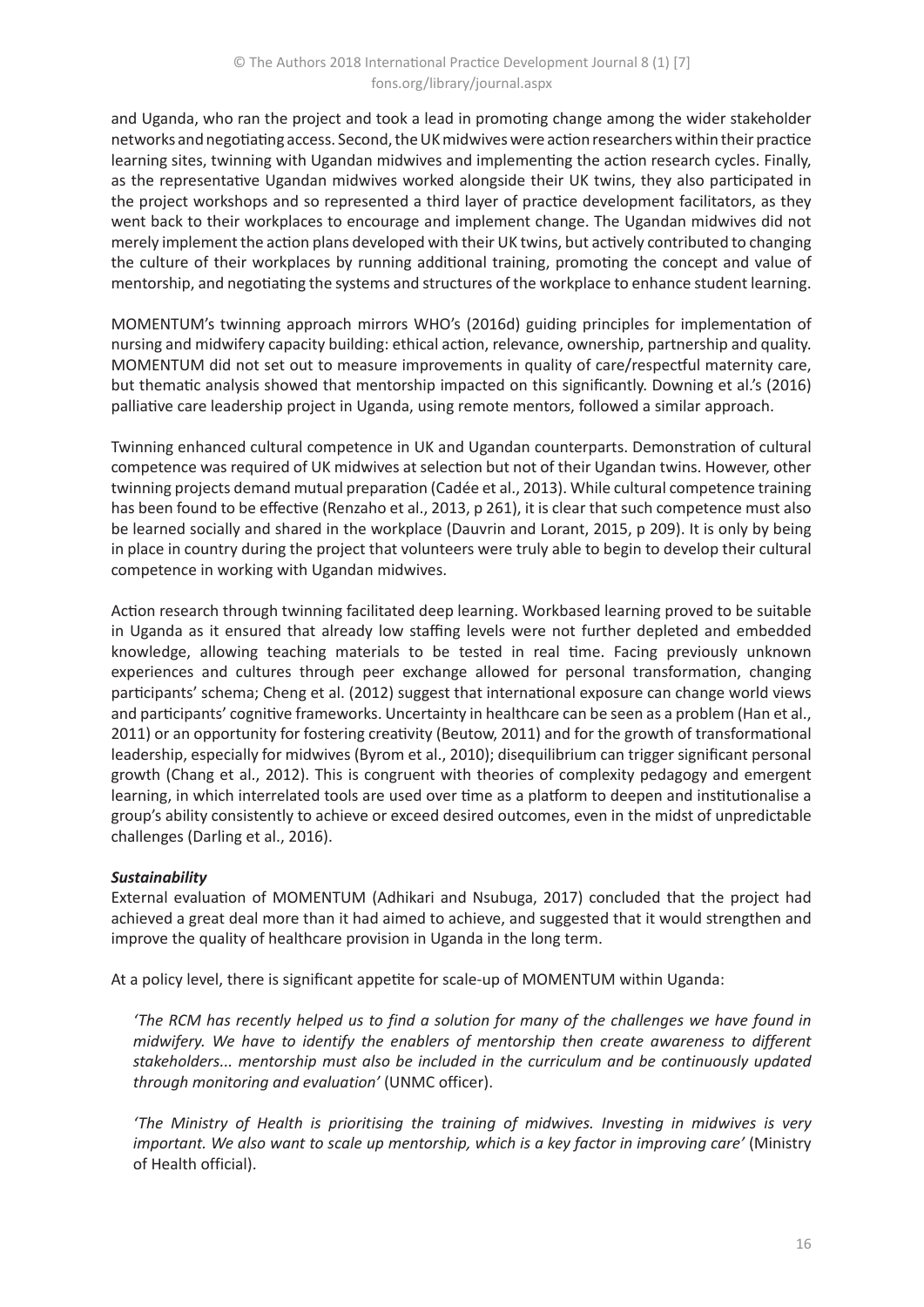*'MOMENTUM has laid a foundation for the ministry to build upon. We appreciate the alongside mentorship that UK midwives have provided in clinical facilities. We need to extend mentorship at the clinical level, to see whether it works and what is needed. We need enabling environments for mentorship and a sustainable supply of equipment'* (Ministry of Health official).

*'We need the RCM to develop more pilot sites and involve more high-level people at the ministry and in other agencies'* (UNFPA/Ministry of Health national midwifery advisor).

*'Mentorship is very important. We recently revised the midwifery curriculum and are working to encourage young girls to take up midwifery education. However, will they stay in the profession once trained? Education certificates mean nothing without skills'* (Ministry of Education and Sports official)*.*

Mobilising political will, working together and developing policy and leadership dovetails with WHO's (2016d) strategic directions for nursing and midwifery. Evidence from a follow-up visit in November 2017 showed those who had been mentored went on to mentor others, even after the programme had finished:

*'Students who took part in the MOMENTUM project have now become peer mentors for more junior students…[and] in October an exchange visit took place with four UPMA mentors visiting our [private] hospital. We exchanged ideas on mentoring and some of the challenges and they visited the [attached] midwifery school'* (Midwife mentor/manager).

*'As students we are becoming new mentors through peer mentorship'* (Students' focus group).

Additionally, many mentors had continued to support students using the knowledge and skills gained during MOMENTUM and had plans for ongoing improvements in the learning environment:

*'We have been sorting out our space… and [improving] client flow and the nurses' [rest/changing] room. We have some teaching materials and we plan to start a CPD programme. Eight mentors have been trained [here], now I have devolved responsibilities for mentorship to others. Midwives have been empowered through mentorship. We used to use the students as cleaners and runners*  but now we prioritise teaching skills. We still have the reflective grids' (Midwife manager, public health centre level IV).

However, some midwives had not retained the key knowledge and skills for mentorship:

*'I asked [midwife] to describe how she would go about mentoring a student and she had clearly forgotten the four-stage technique and the feedback sandwich. Even when prompted she couldn't recall any of the steps. The MOMENTUM toolkit was on the shelf but not in use'* (Project leader's field notes).

Improvements in the practice learning environment had been maintained at most clinics but not at one:

*'We have [overwhelming client load] and only three midwives for the whole service. When I attended the recent MOMENTUM workshop [another midwife] had to work two 24-hour shifts in a row to cover me and those who have been trained as mentors are not being replaced. There are no working BP machines and the [Doppler] needs new batteries'* (Midwife manager, public health centre level IV)*.* 

'There is some evidence of system change but things are getting cluttered again' (Project leader's field notes).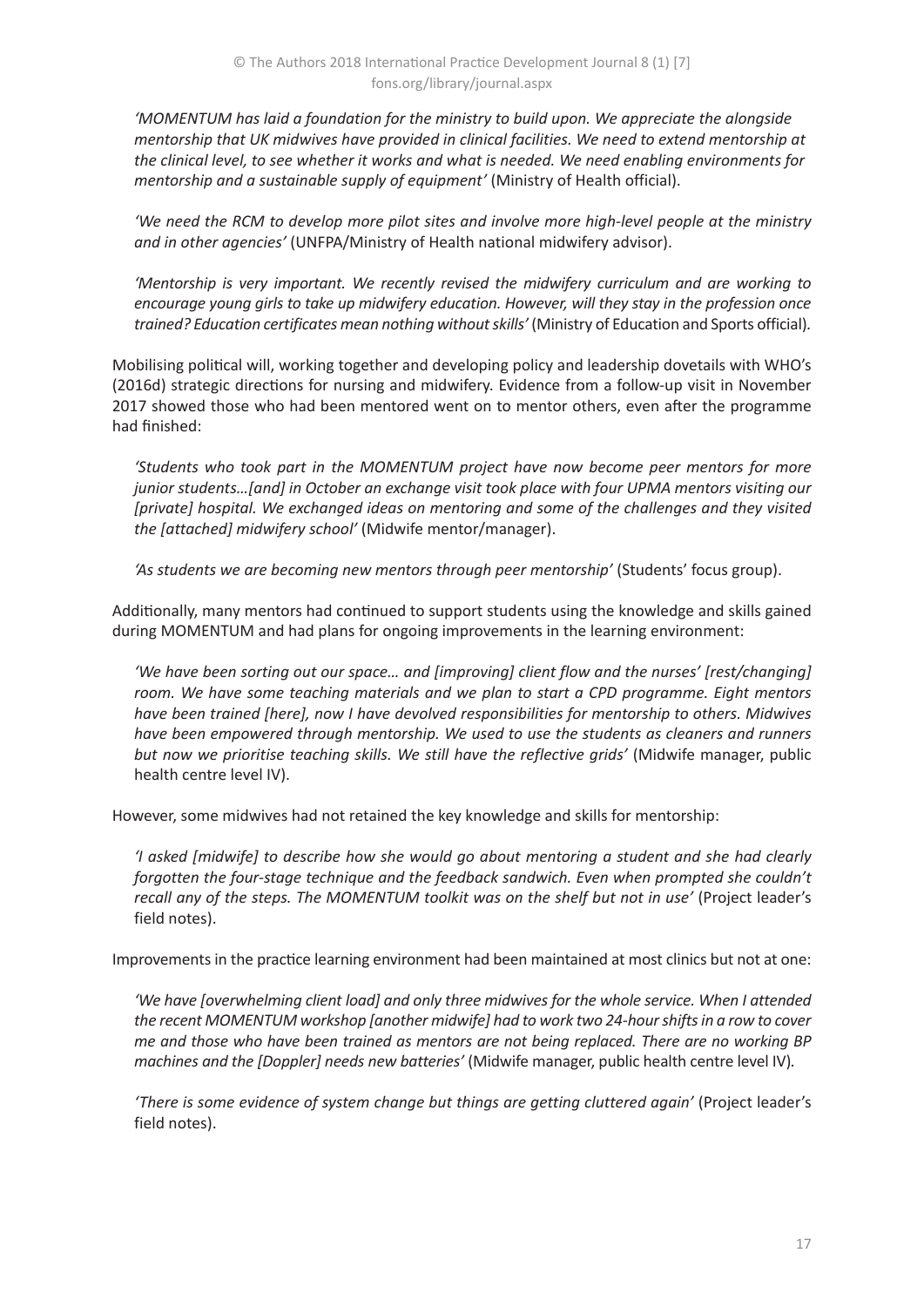Normalisation process theory helps in understanding and explaining how new ideas or evidence are implemented (McEvoy et al., 2014); MOMENTUM followed three of its essential constructs (coherence, cognitive participation and collective action). However, the remaining construct (reflexive monitoring) will require continued investment and ensembles of action (Forster et al., 2011; May et al., 2016; Parker et al., 2017). Rycroft-Malone et al. (2002) suggest that implementation is not necessarily a linear or logical process and requires facilitation and contextual awareness in addition to consensus evidence.

# **Conclusion and recommendations**

MOMENTUM has shown the effectiveness of action research in developing a model of mentorship for midwifery in Uganda. The project's success was built on the preceding Global Midwifery Twinning Project (Adhikari and Nsubuga, 2017). MOMENTUM created a powerful community of practice that was enabling, fulfilling and transformative. WHO (2016b) supports the development of enabling work environments to strengthen nursing and midwifery. The project also demonstrated that the concept of mentorship can work in the varied Ugandan context. However, the MOMENTUM practice development workstream was embedded in the wider action research project and may therefore not be replicable in other contexts. System change would be needed to sustain and scale up MOMENTUM, in particular to address workforce shortages. Without these critical investments, Ugandan midwifery will fail to address the sexual, reproductive, maternal, newborn and adolescent health needs of Uganda's growing population.

Twinning, action research, appreciative enquiry and workbased learning were successful in effecting change during MOMENTUM. Other practice development projects can learn from this success. The replicability of this model depends on the funding and capacity to manage such a labour-intensive project; this project was externally funded and had two management teams. Any follow-on project must have sufficient lead time to develop the monitoring and evaluation framework, to ensure planning and set-up is entirely participatory, and to pilot and adapt tools before baseline measurements. MOMENTUM's audit tool requires further development before use in other settings; in future projects, a longer set-up phase would enable more thorough identification of existing tools and benchmarking to national standards.

MOMENTUM was a complex intervention and offers several avenues for further research. Sandall (2012) suggests that when researching complex interventions theoretical understanding and a thorough process evaluation are needed to distinguish how the intervention causes change and to identify implementation problems. The impact of midwifery twinning on leadership development requires further investigation, together with greater evidence of the reciprocal impact of twinning on the sending country.

### **References**

- Ackers, L. and Ackers-Johnson, J. (2014) *Understanding 'Co-presence' in the Sustainable Volunteering Project: University of Salford Policy Report*. Retrieved from: [tinyurl.com/co-presence](http://tinyurl.com/co-presence) (Last accessed 5<sup>th</sup> February 2017).
- Adhikari, R. and Nsubuga, F. (2017) *MOMENTUM End of Project Evaluation Report.* Retrieved from: [rcm.org.uk/global](http://www.rcm.org.uk/global) (Last accessed 5<sup>th</sup> February 2017).
- Bergstrom, A., Peterson, S., Namusoko, S., Waiswa, P. and Wallin, R. (2012) Knowledge translation in Uganda: a qualitative study of Ugandan midwives' and managers' perceived relevance of the subelements of the context cornerstone in the PARIHS framework. *Implementation Science*. Vol. 7. No. 117. <https://doi.org/10.1186/1748-5908-7-117>.

Beutow, S. (2011) The virtue of uncertainty in healthcare. *Journal of Evaluation in Clinical Practice*. Vol. 17. No. 5. pp 873-6<https://doi.org/10.1111/j.1365-2753.2011.01718.x>.

Billett, S. (2014) Learning in the circumstances of practice. *International Journal of Lifelong Education*. Vol. 33. No. 5. pp 674-693. <https://doi.org/10.1080/02601370.2014.908425>.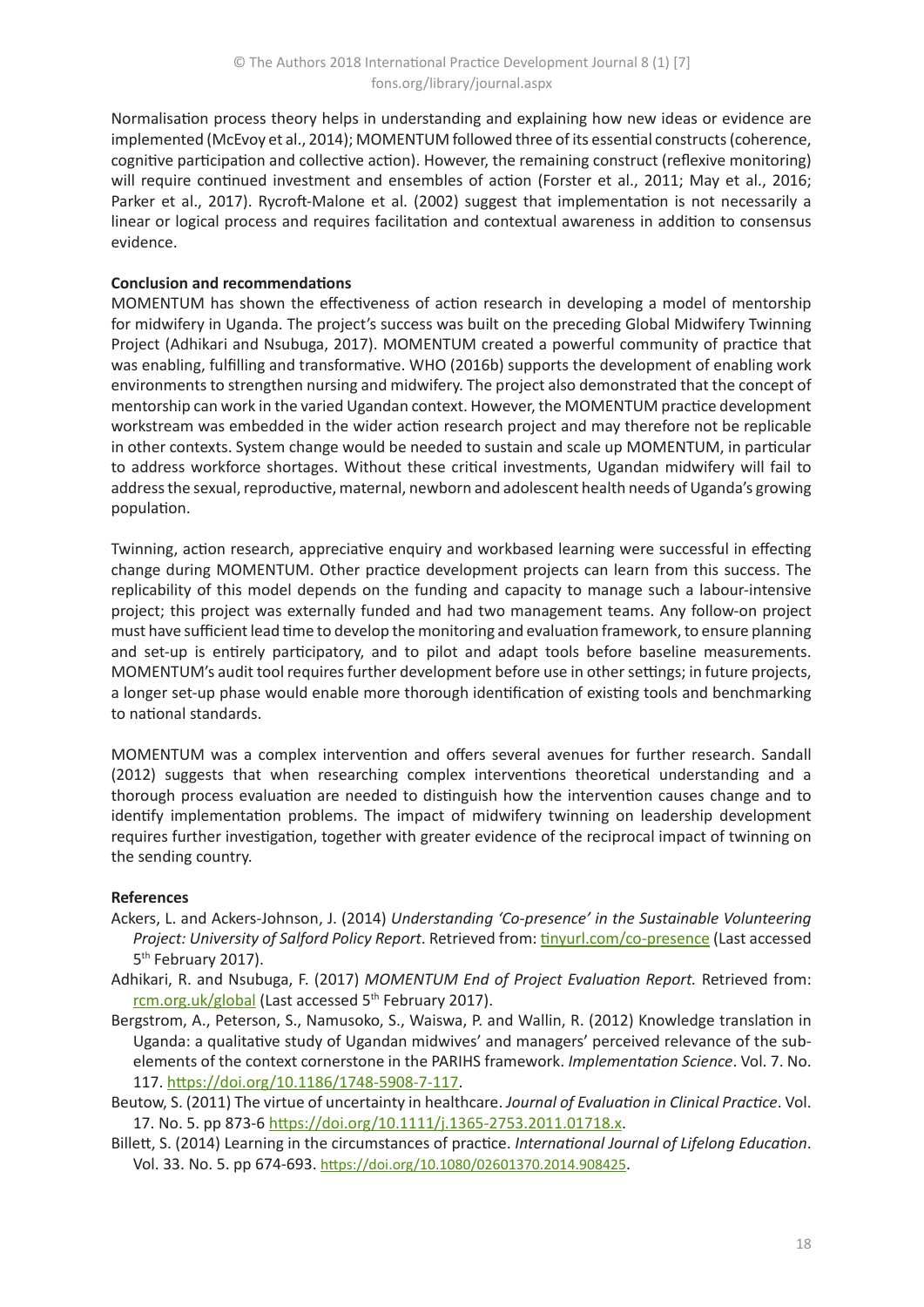- Byrom, S., Byrom, A. and Downe, S. (2010) Transformational leadership in midwifery: a nested narrative review. Chp 2 *in* Downe, S., Byrom, S and Simpson, L. (Eds.) (2010) *Essential Midwifery Practice: Expertise, Leadership and Collaborative Working.* Oxford: Blackwell. pp 23-43.
- Byrom, S. and Downe, S. (2008) She sort of shines: midwives' accounts of good midwifery and good leadership. *Midwifery*. Vol. 26. No. 1. pp 126-137. <https://doi.org/10.1016/j.midw.2008.01.011>.
- Byrne-Davis, L., Bull, E., Burton, A., Dharni, M., Gillison, F., Maltinsky, W., Mason, C., Sharma, N., Armitage, C., Johnston, M., Byrne, G. and Hart, J. (2017) How behavioural science can contribute to health partnerships: the case of The Change Exchange. *Globalization and Health*. Vol. 13. No. 30. <https://doi.org/10.1186/s12992-017-0254-4>.
- Cadée, F., Perdok, H., Sam, B., de Geus, M. and Kweekel, L. (2013) 'Twin2twin': an innovative method of empowering midwives to strengthen their professional midwifery organisations. *Midwifery*. Vol. 29. No. 10. pp 1145-1150. <https://doi.org/10.1016/j.midw.2013.07.002>.
- Cadée, F., Niewenhuijze, M., Lagro-Janssen, A. and de Vries, R. (2016) The state of the art of twinning: a concept analysis of twinning in healthcare. *Globalization and Health*. Vol. 12. No. 66. [https://doi.](https://doi.org/10.1186/s12992-016-0205-5) [org/10.1186/s12992-016-0205-5](https://doi.org/10.1186/s12992-016-0205-5).
- Canterbury Christ Church University (2017) *What is Practice Development?* Retrieved from: [tinyurl.](http://tinyurl.com/CCCU-what-isPD) [com/CCCU-what-isPD](http://tinyurl.com/CCCU-what-isPD) (Last accessed 13<sup>th</sup> January 2018).
- Casey, M., O'Leary, D. and Coghlan, D. (2017) Unpacking action research and implementation science: implications for nursing. *Journal of Advanced Nursing.* Vol. 75. No. 5. pp 1051-1058. [https://doi.](https://doi.org/10.1111/jan.13494) [org/10.1111/jan.13494](https://doi.org/10.1111/jan.13494).
- Catton, H. (2017) Developing a mentorship program in Laos. *Frontiers in Public Health*. Vol. 5. No. 145. <https://doi.org/10.3389/fpubh.2017.00145>.
- Celep, A., Brenner, S. and Mosher-Williams, R. (2016) Internal culture, external impact: how a changemaking culture positions foundations to achieve transformational change. *The Foundation Review*. Vol. 8. No. 1. pp 116-129. <https://doi.org/10.9707/1944-5660.1288>.
- Chang, W., Chen, C., Huang, Y. and Yuan, Y. (2012) Exploring the unknown: international service and individual transformation. *Adult Education Quarterly*. Vol. 62. No. 3. pp 230-251. [https://doi.](https://doi.org/10.1177/0741713611402049) [org/10.1177/0741713611402049](https://doi.org/10.1177/0741713611402049).
- Chevalier, J. and Buckles, D. (2013) *Handbook for Participatory Action Research, Planning and Evaluation*. Ottawa: SAS2 Dialogue.
- Cooperrider, D., Whitney, D. and Stavros, J. (2003) *The Appreciative Inquiry Handbook*. Bedford Heights, US: Lakeshore Communications.
- Darling, M., Guber, H., Smith, J. and Stiles, J. (2016) Emergent learning: a framework for wholesystem strategy, learning, and adaptation. *The Foundation Review*. Vol. 8. No. 1. [https://doi.](https://doi.org/10.9707/1944-5660.1284) [org/10.9707/1944-5660.1284](https://doi.org/10.9707/1944-5660.1284).
- Dauvrin, M. and Lorant, V. (2015) Leadership and cultural competence of healthcare professionals: a social network analysis. *Nursing Research*. Vol. 64. No. 3. pp 200-210. [https://doi.org/10.1097/](https://doi.org/10.1097/NNR.0000000000000092) [NNR.0000000000000092](https://doi.org/10.1097/NNR.0000000000000092).
- Deery, R. and Hughes, D. (2004) Supporting midwife-led care through action research: a tale of mess, muddle and birth balls. *Evidence Based Midwifery*. Vol. 2. No. 2. pp. 52-58.
- Dewar, B. and Mackay, R. (2010) Appreciating and developing compassionate care in an acute hospital setting caring for older people. *International Journal of Older People Nursing*. Vol. 5. No. 4. pp 299- 308.<https://doi.org/10.1111/j.1748-3743.2010.00251.x>.
- Dewar, B. and Sharp, C. (2013) Appreciative dialogue for co-facilitation in action research and practice development. *International Practice Development Journal*. Vol. 3. No. 2. Article 7. pp 1-10. Retrieved from: [fons.org/library/journal/volume3-issue2/article7](https://www.fons.org/library/journal/volume3-issue2/article7) (Last accessed 25<sup>th</sup> April 2018).
- Dewar, B. (2013) Cultivating compassionate care. *Nursing Standard*. Vol. 27. No. 34. pp 48-55. [https://](https://doi.org/10.7748/ns2013.04.27.34.48.e7460) [doi.org/10.7748/ns2013.04.27.34.48.e7460](https://doi.org/10.7748/ns2013.04.27.34.48.e7460).
- Downing, J., Leng, M. and Grant, L. (2016) Implementing a palliative care nurse leadership fellowship program in Uganda. *Oncology Nursing Forum*. Vol. 43. No. 3. pp. 395-398. [https://doi.](https://doi.org/10.1188/16.ONF.395-398) [org/10.1188/16.ONF.395-398](https://doi.org/10.1188/16.ONF.395-398).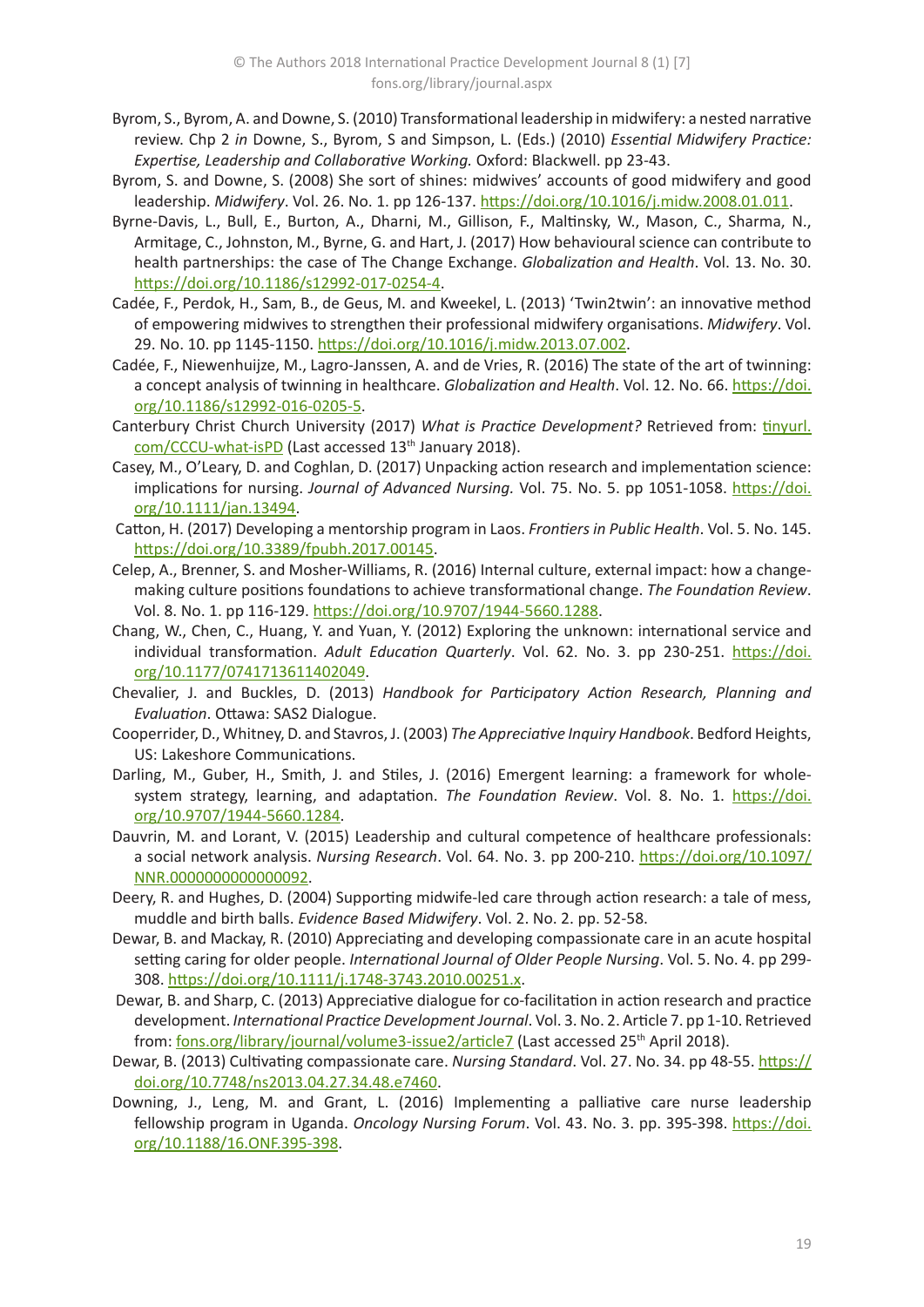- Ebert, L., Tierney, O. and Jones, D. (2016) Learning to be a midwife in the clinical environment: tasks, clinical practicum hours or midwifery relationships. *Nurse Education in Practice*. Vol. 16. No. 1. pp 294-297. <https://doi.org/10.1016/j.nepr.2015.08.003>.
- Etymonline (2017) Mentor. *Online Etymology Dictionary*. Retrieved from: *[etymonline.com/word/](https://www.etymonline.com/word/mentor)* [mentor](https://www.etymonline.com/word/mentor) (Last accessed 26<sup>th</sup> January 2018).
- Fielding, M., Bragg, S., Craig, J., Cunningham, I., Eraut, M., Gillinson, S., Horne, M., Robinson, C. and Thorp, J. (2005) *Research Report: Factors Influencing the Transfer of Good Practice.* Brighton: University of Sussex.
- Forster, D., Newton, M., McLachlan, H. and Willis, K. (2011) Exploring implementation and sustainability of models of care: can theory help? *BMC Public Health*. Vol. 11. Suppl. 5. S8. [https://](https://doi.org/10.1186/1471-2458-11-S5-S8) [doi.org/10.1186/1471-2458-11-S5-S8](https://doi.org/10.1186/1471-2458-11-S5-S8).
- Fusch, P. and Lawrence, N. (2015) Are we there yet? Data saturation in qualitative research. *The Qualitative Report.* Vol. 20. No. 9. pp 1408-1416.
- Gopee, N. (2015) *Effective Mentoring and Supervision in Healthcare*. (3rd edition). London: Sage.
- Grant, S. and Humphries, M. (2006) Critical evaluation of appreciative inquiry: bridging an apparent paradox. *Action Research*. Vol. 4. No. 4. pp 401-418.<https://doi.org/10.1177/1476750306070103>.
- Gregson, J. (2017) *Poorest Countries in the World.* Retrieved from: [tinyurl.com/Gregson-poorest](http://tinyurl.com/Gregson-poorest) (Last accessed 16<sup>th</sup> January 2018).
- Han, P., Klein, W. and Arora, N. (2011) Varieties of uncertainty in health care: a conceptual taxonomy. *Medical Decision Making*. Vol. 31. No. 6. pp 828–838.<https://doi.org/10.1177/0272989X11393976>.
- Harding, T. and Whitehead, D. (2012) Analysing data in qualitative research. Chp 8 *in* Schneider, Z. and Whitehead, D. (Eds.) (2012) *Nursing and Midwifery Research: Methods and Appraisal for Evidencebased Practice* (4th edition). Sydney: Mosby. pp 141-160.
- Hung (2017) Using appreciative inquiry to research practice development. *International Practice Development Journal*. Vol. 7. No. 1. Article 5. pp 1-7.<https://doi.org/10.19043/ipdj.71.005>.
- Heeb, J. and Haberey-Knuessi, V. (2014) Health professionals facing burnout: what do we know about nursing managers? *Nursing Research and Practice*. Vol. 2014.<https://doi.org/10.1155/2014/681814>.
- International Confederation of Midwives (2012) *Standard Equipment List for Competency-based Training in Midwifery Schools*. Retrieved from: [tinyurl.com/ICM-midwifery-list](http://tinyurl.com/ICM-midwifery-list) (Last accessed 16th January 2018).
- International Confederation of Midwives (2013) *Essential Competencies for Basic Midwifery Practice.*  Retrieved from: *ICM-midwifery-basic* (Last accessed 16<sup>th</sup> January 2018).
- International Confederation of Midwives (2014) *Twinning as a Tool for Strengthening Midwives*  Associations. Retrieved from: [tinyurl.com/ICM-midwifery-twinning](http://tinyurl.com/ICM-midwifery-twinning) (Last accessed 14<sup>th</sup> December 2017).
- Jackson, J. (2009) The state of midwifery training and practice in Uganda: an assessment report. Retrieved from: [tinyurl.com/jackson-midwifery-uganda](http://tinyurl.com/jackson-midwifery-uganda) (Last accessed 16<sup>th</sup> January 2018).
- Jensen, G. (2013) *The Logical Framework Approach: Bond How-to Guide.* Retrieved from: [tinyurl.com/](http://tinyurl.com/jensen-logical) [jensen-logical](http://tinyurl.com/jensen-logical) London: Bond. (Last accessed 29<sup>th</sup> January 2018).
- Jhpeigo (2011) *MCHIP Pre-service Program Roadmap.* Retrieved from: [tinyurl.com/jhpiego-roadmap](http://tinyurl.com/jhpiego-roadmap) (Last accessed 27<sup>th</sup> April 2018).
- K4Health (2016) *Respectful Maternity Care Toolkit*. Retrieved from: [k4health.org/toolkits/rmc](https://www.k4health.org/toolkits/rmc) (Last accessed 26<sup>th</sup> April 2018).
- Kemp, J. and Shaw, E. (2015) Supporting midwifery beyond our borders. *RCM Midwives*. Vol. 18. pp 60-63.
- Kemp, J. (2017) *Author's MOMENTUM Field Notes, November 2017*. Unpublished.
- Kemp, J., Shaw. E. and Musoke, M. (2018a) A model of midwifery mentorship for Uganda: the MOMENTUM project 2015-2017. *Midwifery*. Vol. 59.<https://doi.org/10.1016/j.midw.2018.01.013>.
- Kemp, J., Bannon, E., Mwanja, M. and Tebuseeke, D. (2018b) Developing a national standard for midwifery mentorship in Uganda. *International Journal of Healthcare Governance*. Vol. 23. No. 1. pp 81-94.<https://doi.org/10.1108/IJHG-09-2017-0051>.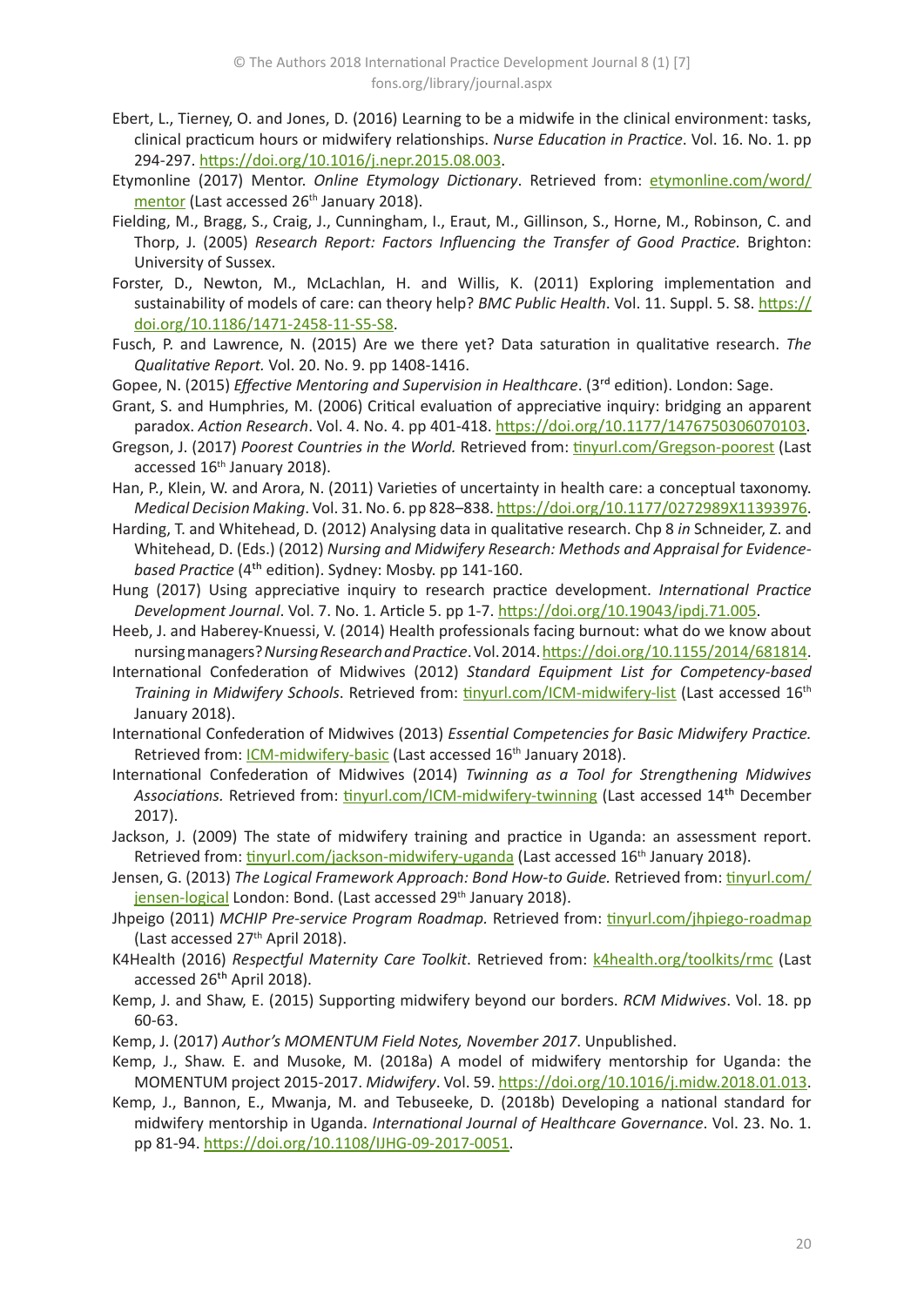- Kilbride, C., Perry, L., Flatley, M., Turner, E. and Meyer, J. (2011) Developing theory and practice: creation of a community of practice through action research produced excellence in stroke care. *Journal of Interprofessional Care*. Vol. 25. No. 2. pp 91-97. [https://doi.org/10.3109/13561820.201](https://doi.org/10.3109/13561820.2010.483024) [0.483024](https://doi.org/10.3109/13561820.2010.483024).
- Koshy, E., Koshy, V. and Waterman, H. (2011) What is action research? Chp 1 *in* Koshy, E., Koshy, V. and Waterman, H. (Eds.) (2011) *Action Research in Healthcare*. London: Sage. pp. 1-24.
- Lancet (2014) *Midwifery Series: Executive Summary*. Retrieved from: [thelancet.com/series/midwifery](http://www.thelancet.com/series/midwifery) (Last accessed 14th December 2017).
- Maclean, G. (2007) Appreciative inquiry: reducing maternal and neonatal morbidity and mortality. *African Journal of Midwifery and Women's Health*. Vol. 1. No. 1. pp 37-41. [https://doi.org/10.12968/](https://doi.org/10.12968/ajmw.2007.1.1.27535) [ajmw.2007.1.1.27535](https://doi.org/10.12968/ajmw.2007.1.1.27535).
- Mash, R., De Sa, A. and Christodoulou, M. (2016) How to change organisational culture: action research in a South African public sector primary care facility. *African Journal of Primary Healthcare and Family Medicine*. Vol. 8. No. 1. pp 1184-1193. <https://doi.org/10.4102/phcfm.v8i1.1184>.
- Manley, K. and McCormack, B. (2008) Practice development: purpose, methodology, facilitation and evaluation. Chp 3 *in* McCormack, B., Manley, K. and Garbett, R. (Eds.) (2008) *Practice Development in Nursing.* Chichester: Wiley-Blackwell. pp 22-29. <https://doi.org/10.1002/9780470698884.ch3>.
- May, C., Johnson, M. and Finch, T. (2016) Implementation, context and complexity. *Implementation Science*. Vol. 11. Article 141. <https://doi.org/10.1186/s13012-016-0506-3>.
- McCormack, B., Manley, K., Titchen, A., Kitson, A. and Harvey, G. (1999) Towards practice development: a vision in reality or a reality without vision. *Journal of Nursing Management.* Vol. 7. No. 5. pp 255- 264.<https://doi.org/10.1046/j.1365-2834.1999.00133.x>.
- McEvoy, R., Ballini, L., Maltoni, S., O'Donnell, A., Mair, S. and MacFarlane, A. (2014) A qualitative systematic review of studies using the normalization process theory to research implementation processes. *Implementation Science*. Vol. 9. Article 2.<https://doi.org/10.1186/1748-5908-9-2>.
- McKellar, L., Pincombe, J. and Henderson, A. (2010) Action research: a process to facilitate collaboration and change in clinical midwifery practice. *Evidence Based Midwifery.* Vol. 8. No. 3. pp 85-90.
- Morse, J. and Field, P. (1996) Nursing research: the application of qualitative approaches. ( $2<sup>nd</sup>$  edition). London: Chapman and Hall.
- Nursing and Midwifery Board of Ireland (2015) *Quality Clinical Learning Environment: Professional*  Guidance. Dublin: NMBI. Retrieved from: [tinyurl.com/NMBI-environment](http://tinyurl.com/NMBI-environment) (Last accessed 25<sup>th</sup> April 2018).
- Nursing and Midwifery Council (2008) *Standards to Support Learning and Assessment in Practice: NMC Standards for Mentors, Practice Teachers and Teachers*. London: NMC. Retrieved from: [tinyurl.com/](http://tinyurl.com/standards-NMC) [standards-NMC](http://tinyurl.com/standards-NMC) (Last accessed 25<sup>th</sup> April 2018).
- Nursing and Midwifery Council (2016) *The Code: Professional Standards of Practice and Behaviour for Nurses and Midwives.* London: NMC. Retrieved from: [nmc.org.uk/standards/code/](https://www.nmc.org.uk/standards/code/) (Last accessed 5<sup>th</sup> February 2018).
- Ojemeni, M., Niles, P., Mfaume, S., Kapologwe, N., Deng, L., Stafford, R., Voeten, M., Kokusiima T., Budin, W., Chhun, N. and Squires, A. (2017) A case study on building capacity to improve clinical mentoring and maternal child health in rural Tanzania: the path to implementation. *BMC Nursing*. Vol. 16. Article 57.<https://doi.org/10.1186/s12912-017-0252-0>.
- Parker, V., Lieschke, G. and Giles, M. (2017) Ground-up-top down: a mixed method action research study aimed at normalising research in practice for nurses and midwives. *BMC Nursing*. Vol. 16. Article 52.<https://doi.org/10.1186/s12912-017-0249-8>.
- Raelin, J. (1997) A model of workbased Learning. *Organizational Science*. Vol. 8. No. 6. pp 563-578. <https://doi.org/10.1287/orsc.8.6.563>.
- Renzaho, A., Romios, P. and Sønderlund, A. (2013) The effectiveness of cultural competence programs in ethnic minority patient-centred health care – a systematic review of the literature. *International Journal for Quality in Healthcare*. Vol. 25. No. 3. pp 261-269. [https://doi.org/10.1093/intqhc/](https://doi.org/10.1093/intqhc/mzt006) [mzt006](https://doi.org/10.1093/intqhc/mzt006).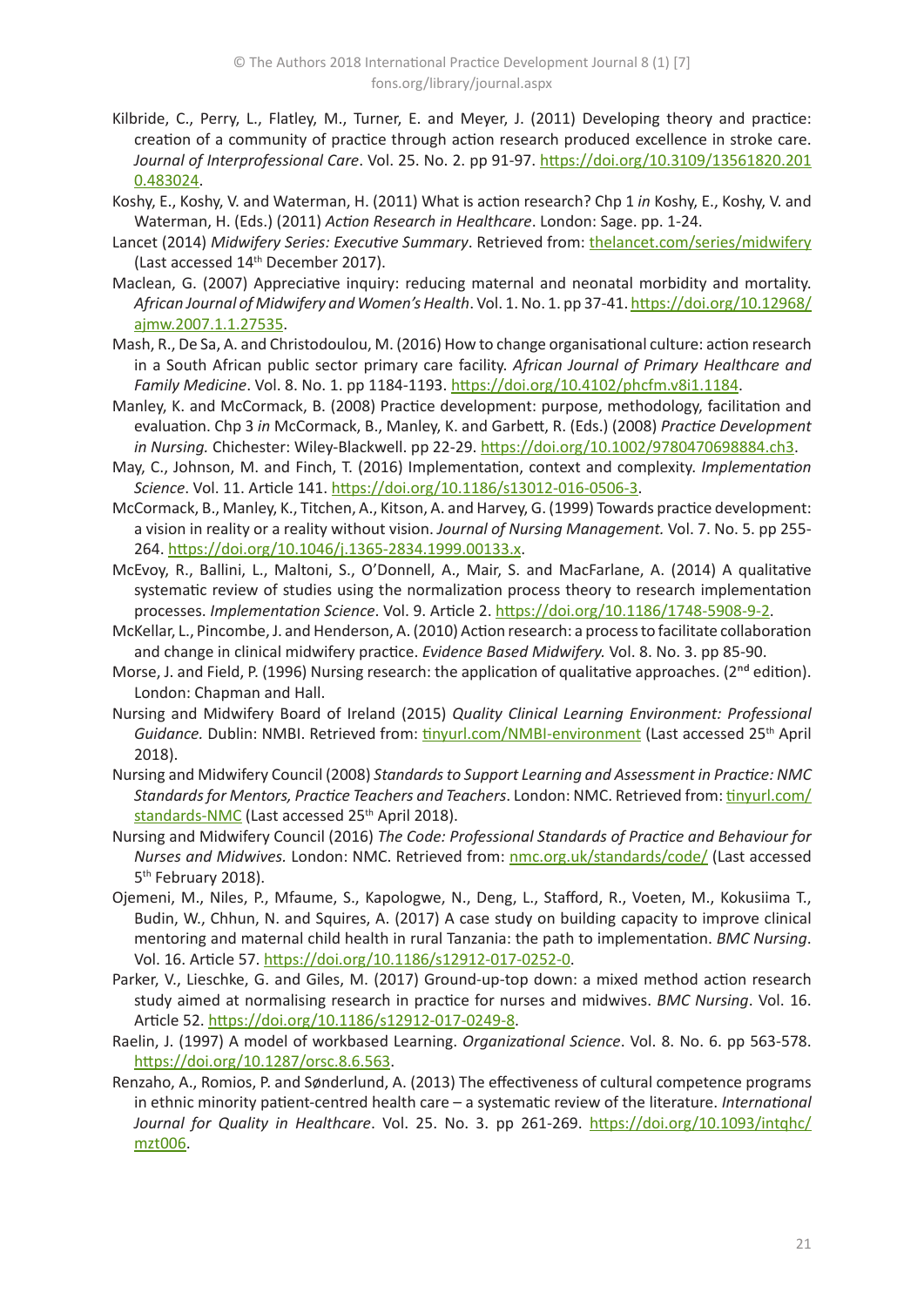- Royal College of Midwives (2015a) *Global Midwifery Twinning Project Midwifery Needs Assessment: Uganda.* London: RCM.
- Royal College of Midwives (2015b) *Supporting Midwifery Beyond our Borders: The Global Midwifery Twinning Project*. London: RCM. Retrieved from: [tinyurl.com/RCM-twinning](http://tinyurl.com/RCM-twinning) (Last accessed 11<sup>th</sup>) September 2017).
- Royal College of Midwives (2016) *Why Midwives Leave Revisited*. London: RCM. Retrieved from: [tinyurl.com/RCM-why](http://tinyurl.com/RCM-why) (last accessed 27<sup>th</sup> January 2018).
- Rycroft-Malone, J., Kitson, A., Harvey, G., McCormack, B., Seers, K., Titchen, A. and Estabrooks, C. (2002) Ingredients for change: revisiting a conceptual framework. *BMJ Quality & Safety*. Vol. 11. No. 2. pp 174-180. <https://doi.org/10.1136/qhc.11.2.174>.
- Sandall, J. (1998) Occupational burnout in midwives: new ways of working and the relationship between organisational factors and psychological health and wellbeing. *Risk, Decision and Policy*. Vol. 3. No. 3. pp 213-232.
- Sandall, J. (2012) The politics of evidence and complex interventions: taking a long view through a sociological lens of continuity of midwifery care. *Evidence Based Midwifery*. Vol. 10. No. 3. pp 76- 79.
- Sayani, A., Jan, R., Lennox, S., Mohammed, Y. and Awan, S. (2017) Evaluating the results of mentorship training for community midwives in Sindh, Pakistan. *British Journal of Midwifery*. Vol. 25. No. 8. pp 511-518. <https://doi.org/10.12968/bjom.2017.25.8.511>.
- Seibert, S. (2015) The meaning of a healthcare community of practice. *Nursing Forum*. Vol. 50. No. 2. pp 69-74.<https://doi.org/10.1111/nuf.12065>.
- Simons, G. and Fennig, C. (Eds.) (2017) *Ethnologue: Languages of the World*. Retrieved from: [ethnologue.com/country/UG](https://www.ethnologue.com/country/UG) (Last accessed 26<sup>th</sup> January 2018).
- Tetui, M., Coe, A., Hurtig, A., Ekirapa-Kiracho, E. and Kiwanuka, S. (2017) Experiences of using a participatory action research approach to strengthen district local capacity in Eastern Uganda. *Global Health Action*. Vol. 10. Suppl. 4.<https://doi.org/10.1080/16549716.2017.1346038>.
- Tropical Health and Education Trust (2016) *Health Partnership Scheme.* Retrieved from: [tinyurl.com/](http://tinyurl.com/THET-partnership) [THET-partnership](http://tinyurl.com/THET-partnership) (Last accessed 11<sup>th</sup> September 2017).
- Ugandan Board of Statistics (2016) *The National Population and Housing Census 2014*. Kampala: UBOS. Retrieved from: [tinyurl.com/uganda-2014census](http://tinyurl.com/uganda-2014census) (Last accessed 26<sup>th</sup> January 2018).
- Ugandan Nurses and Midwives Council (2017) *National Mentorship Standards for Student Nurses and Midwives: Final Draft II*. Kampala: UNMC.
- Ugandan Ministry of Education and Sports (2010) *Report on the Assessment of the Quality of Human Resources for Health Pre-service Practicum Training.* Kampala: UMES. Retrieved from: [tinyurl.com/](http://tinyurl.com/UgandaMES-preservice) [UgandaMES-preservice](http://tinyurl.com/UgandaMES-preservice) (Last accessed 16<sup>th</sup> January 2018).
- United Nations Population Fund (2014) *The State of the World's Midwifery: A Universal Pathway. A Woman's Right to Health.* New York: UNFPA. Retrieved from: [unfpa.org/sowmy](https://www.unfpa.org/sowmy) (Last accessed 24<sup>th</sup>) April 2018).
- University of East Anglia (2015) *Monitoring and Evaluation of Practice Learning Environments: Educational Audit*. Retrieved from: [tinyurl.com/UEA-PLE](http://tinyurl.com/UEA-PLE) (Last accessed 16th January 2018).
- USAID (2016) Respectful Maternity Care Toolkit. Retrieved from: kahealth.org/toolkits/rmc (Last accessed 16<sup>th</sup> January 2018).
- Whitehead, J. (2012) Living educational theories for action research in a turbulent world. Chp 4 *in* Zuber-Skerrit, O. (Ed.) *Action Research for Sustainable Development in a Turbulent World*. pp 69-77. Bingley, UK: Emerald Group Publishing.
- WHO (2011) Strengthening midwifery toolkit. Geneva: WHO. Retrieved from: [tinyurl.com/WHO](http://tinyurl.com/WHO-midwifery-toolkit)[midwifery-toolkit](http://tinyurl.com/WHO-midwifery-toolkit) (Last accessed 26<sup>th</sup> April 2018).
- WHO (2016a) *Standards for Improving Quality of Maternal and Newborn Care in Facilities.* Geneva: WHO. Retrieved from: [tinyurl.com/WHO-maternal-newborn](http://tinyurl.com/WHO-maternal-newborn) (Last accessed 16<sup>th</sup> January 2018).